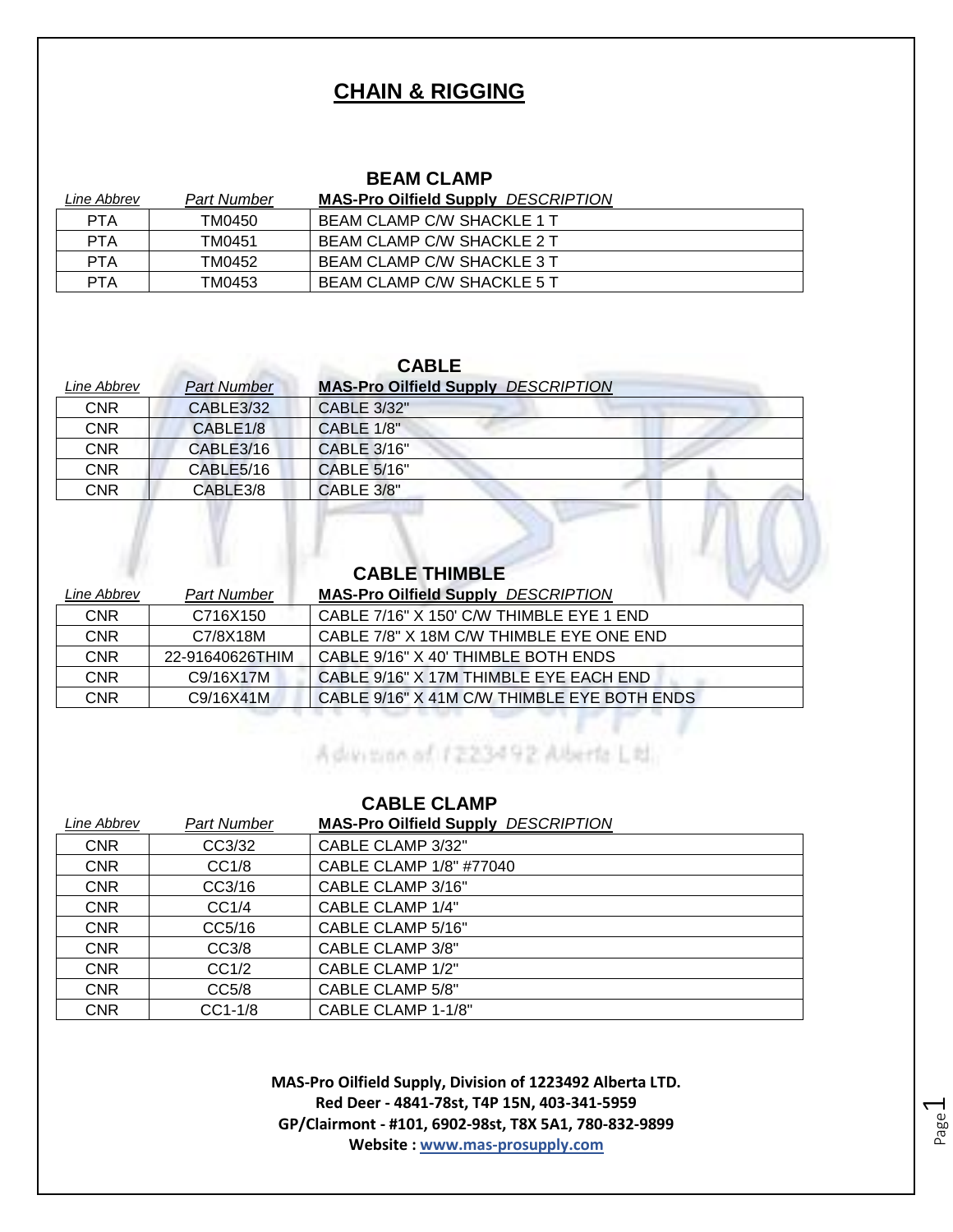#### **CABLE CLAMP CROSBY**

| Line Abbrev | Part Number     | <b>MAS-Pro Oilfield Supply DESCRIPTION</b> |
|-------------|-----------------|--------------------------------------------|
| <b>CNR</b>  | CC1/4C          | <b>CABLE CLAMP 1/4" CROSBY</b>             |
| <b>CNR</b>  | CC5/16C         | CABLE CLAMP 5/16" CROSBY                   |
| <b>CNR</b>  | CC3/8C          | <b>CABLE CLAMP 3/8" CROSBY</b>             |
| <b>CNR</b>  | CC7/16C         | CABLE CLAMP 7/16" CROSBY G450-UB716        |
| <b>CNR</b>  | CC1/2C          | <b>CABLE CLAMP 1/2" CROSBY</b>             |
| <b>CNR</b>  | CC9/16C         | <b>CABLE CLAMP 9/16" CROSBY</b>            |
| <b>CNR</b>  | CC3/4C          | <b>CABLE CLAMP 3/4" CROSBY</b>             |
| <b>CNR</b>  | CC7/8C          | CABLE CLAMP 7/8" CROSBY G450-UB78          |
| <b>CNR</b>  | CC <sub>1</sub> | <b>CABLE CLAMP 1" CROSBY</b>               |

#### **CABLE CUTTER / GRAB / SLEEVE/ TENSIONER**

| Line Abbrev | <b>Part Number</b> | <b>MAS-Pro Oilfield Supply DESCRIPTION</b> |
|-------------|--------------------|--------------------------------------------|
| <b>CNR</b>  | #1CC               | #1 CABLE CUTTER                            |
| <b>CNR</b>  | #2CC               | #2 CABLE CUTTER #17-13 11-1/2 CAPACITY     |
| <b>CNR</b>  | #2CCB              | #2 CABLE CUTTER BASE #132                  |
| <b>CNR</b>  | #2CCBP             | #2 CABLE CUTTER BLADE & PIN #17-135        |
| <b>CNR</b>  | #2CCG              | #2 CABLE CUTTER GUIDE #134                 |
| <b>CNR</b>  | #2CCGP             | #2 CABLE CUTTER GUIDE PIN #137             |
| <b>CNR</b>  | CG1/2              | CABLE GRAB 1/2"                            |
| <b>CNR</b>  | CS <sub>1/8</sub>  | <b>CABLE SLEEVE 1/8"</b>                   |
| <b>CNR</b>  | CS <sub>1/4</sub>  | <b>CABLE SLEEVE 1/4"</b>                   |
| <b>CNR</b>  | CABLET3/9          | <b>CABLE TENSIONER 3/8"</b>                |

Advision of 1223492 Aberta Ltd.

| <b>CHAIN HOOK</b> |                   |                                            |
|-------------------|-------------------|--------------------------------------------|
| Line Abbrev       | Part Number       | <b>MAS-Pro Oilfield Supply DESCRIPTION</b> |
| <b>CNR</b>        | CH1/4             | CHAIN HOOK 1/4"                            |
| <b>CNR</b>        | CH3/8             | CHAIN HOOK 3/8"                            |
| <b>CNR</b>        | CH <sub>1/2</sub> | CHAIN HOOK 1/2"                            |
| <b>CNR</b>        | CH3/4             | CHAIN HOOK 3/4"                            |
| CNR               | CH7/8             | CHAIN HOOK 7/8"                            |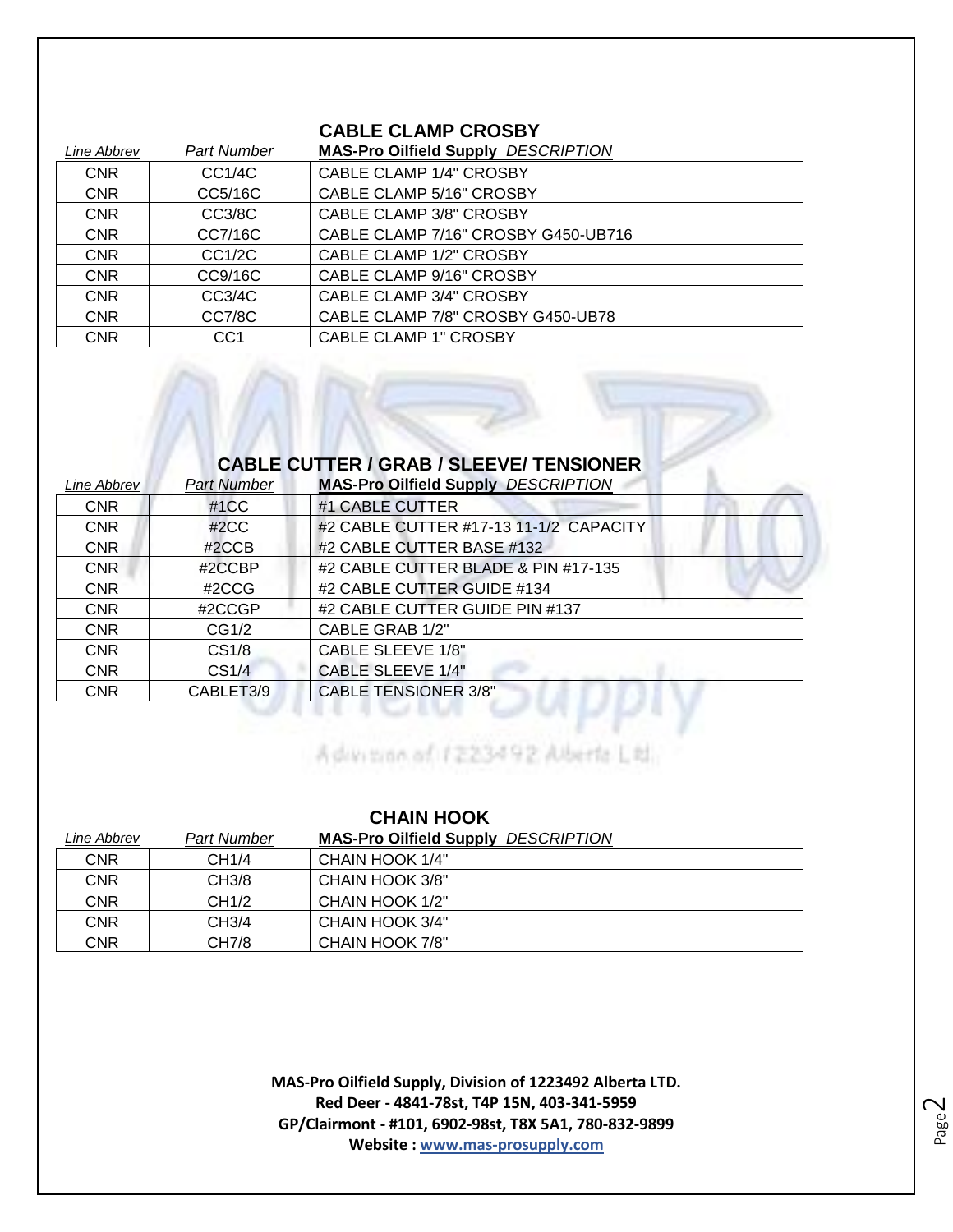| <b>CHAIN</b> |                                  |                                            |
|--------------|----------------------------------|--------------------------------------------|
| Line Abbrev  | <b>Part Number</b>               | <b>MAS-Pro Oilfield Supply DESCRIPTION</b> |
| <b>CNR</b>   | C1/8                             | CHAIN 1/8"                                 |
| <b>CNR</b>   | C <sub>3/16</sub>                | <b>CHAIN 3/16"</b>                         |
| <b>CNR</b>   | C316GR30                         | CHAIN 3/16" GR30                           |
| <b>CNR</b>   | C <sub>1/4</sub>                 | <b>CHAIN 1/4" GR70</b>                     |
| <b>CNR</b>   | C <sub>1</sub> /4G <sub>70</sub> | CHAIN 1/4" GRADE 70                        |
| <b>CNR</b>   | C <sub>5/16</sub>                | <b>CHAIN 5/16"</b>                         |
| <b>CNR</b>   | C5/16G80                         | CHAIN 5/16" GRADE 80                       |
| <b>CNR</b>   | C3/8GR70                         | CHAIN 3/8" GRADE 70                        |
| <b>CNR</b>   | C3/8GR80                         | CHAIN 3/8" GRADE 80                        |
| MS3          | CHAS7-3/8                        | CHAIN-3/8" GOLD 7                          |
| <b>CNR</b>   | C1/2GR80                         | CHAIN 1/2" GRADE 80                        |
| <b>CNR</b>   | C31/2X15                         | CHAIN 1/2" X 15"                           |
| <b>CNR</b>   | C <sub>5/8</sub>                 | CHAIN 5/8"                                 |

#### **CHAIN GRAB HOOK**

 $\overline{W}$ 

| Line Abbrev | <b>Part Number</b> | <b>MAS-Pro Oilfield Supply DESCRIPTION</b>       |
|-------------|--------------------|--------------------------------------------------|
| <b>CNR</b>  | C3/8X6H            | CHAIN 3/8" X 6' C/W GRAB HOOKS EACH END          |
| CNR         | C3/8X8HGR80        | CHAIN 3/8" X 8' C/W GRAB HOOKS EACH END GRADE 80 |
| CNR         | C3/8X10H           | CHAIN 3/8" X 10' C/W GRAB HOOKS EACH END         |
| CNR         | C3/8X20H           | CHAIN 3/8" X 20' C/W GRAB HOOKS EACH END         |

#### **CHAIN LOAD**

| Line Abbrev | Part Number    | <b>MAS-Pro Oilfield Supply</b><br><i>DESCRIPTION</i> |
|-------------|----------------|------------------------------------------------------|
| PTA         | TMP0006        | LOAD CHAIN 6MM                                       |
| <b>PTA</b>  | <b>TMP0008</b> | LOAD CHAIN 8MM                                       |
| PTA         | <b>TMP0010</b> | LOAD CHAIN 10MM                                      |

## **CHAIN ASSORTED**

| Line Abbrev | <b>Part Number</b> | <b>MAS-Pro Oilfield Supply DESCRIPTION</b> |
|-------------|--------------------|--------------------------------------------|
| <b>CNR</b>  | C38X75GR80         | CHAIN 3/8" X 75' GR80 W/ HOOKS             |
| <b>CNR</b>  | CB3/8              | CHAIN BOOMER 3/8" #10484221                |
| <b>CNR</b>  | PASSINGL           | <b>PASSING LINK (CHAIN)</b>                |
| <b>CNR</b>  | CASSY              | <b>CHAIN ASSEMBLIES</b>                    |
| <b>CNR</b>  | <b>CHAPCRD</b>     | CHAIN PLASTIC RED 2" X 100FT               |
| CNR         | <b>CHAPCYLW</b>    | CHAIN #10 YELLOW PLASTIC                   |

| <b>COME ALONG</b> |                    |                                            |  |
|-------------------|--------------------|--------------------------------------------|--|
| Line Abbrev       | <b>Part Number</b> | <b>MAS-Pro Oilfield Supply DESCRIPTION</b> |  |
| <b>CNR</b>        | CA3/45'            | COME ALONG 3/4 TON 5 FEET #51-7115         |  |
| <b>CNR</b>        | CA3/4              | COME ALONG 3/4 TON #51-7117                |  |
| <b>CNR</b>        | 5316               | COME ALONG 1.5 TON 10FT COLUMBUS MCKINNON  |  |
| <b>CNR</b>        | CA310              | COME ALONG 3 TON #51-7131 10FT             |  |
| <b>CNR</b>        | 5321               | COME ALONG 3 TON 10FT COLUMBUS MCKINNON    |  |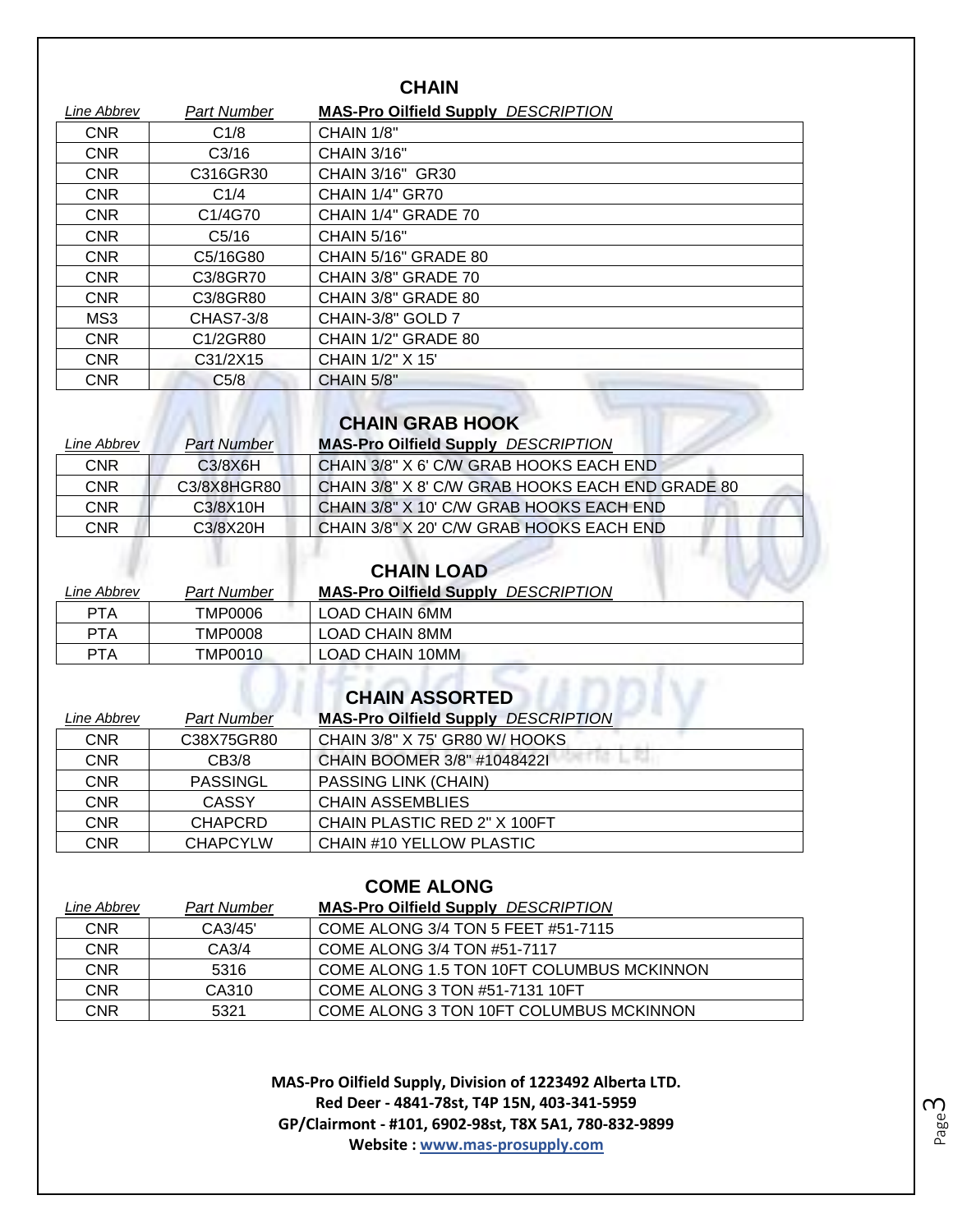| <b>COTTER PIN</b> |                                                 |  |
|-------------------|-------------------------------------------------|--|
| Part Number       | <b>MAS-Pro Oilfield Supply DESCRIPTION</b>      |  |
| CP3/32X1          | COTTER PIN 3/32" X 1" #009-100                  |  |
| CP3/32X1-1/4      | COTTER PIN 3/32" X 1-1/4" #009-125              |  |
| CP3/32X1-1/2      | COTTER PIN 3/32" X 1-1/2" #009-150              |  |
| CP3/32X1-3/4      | COTTER PIN 3/32" X 1-3/4" #009-175              |  |
| CP3/32X2          | COTTER PIN 3/32" X 2" #009-200                  |  |
| CP3/32X2-1/2      | COTTER PIN 3/32" X 2-1/2" #009-250              |  |
| CP1/8             | COTTER PIN 1/8"                                 |  |
| CP1/8X2           | COTTER PIN 1/8" X 2" #012-200                   |  |
| CP1/8X3           | COTTER PIN 1/8" X 3"                            |  |
| CP5/32X1-1/4SS    | COTTER PIN 5/32" X 1-1/4" SS                    |  |
| CP5/32X1-3/4      | COTTER PIN 5/32" X 1-3/4"                       |  |
| CP5/32X2          | COTTER PIN 5/32" X 2"                           |  |
| CP3/16X1          | COTTER PIN 3/16" X 1" #COT018100                |  |
| CP316X1-1/2       | COTTER PIN 3/16" X 1-1/2" #COT018150            |  |
| CP3/16            | COTTER PIN 3/16" X 1-1/2" (FOR CAVIN SLIP DIES) |  |
| CP3/16X2          | COTTER PIN 3/16" X 2" #018-200                  |  |
| CP3/16X3          | COTTER PIN 3/16" X 3" #018-300                  |  |
| CP1/4             | <b>COTTER PIN 1/4"</b>                          |  |
|                   |                                                 |  |

#### **COTTER PIN KIT**

| <i>Line Abbrev</i> | <b>Part Number</b> | <b>MAS-Pro Oilfield Supply DESCRIPTION</b> |
|--------------------|--------------------|--------------------------------------------|
| CNR                | CPK                | COTTER PIN KIT $#020-313$                  |
| CNR                | CPKPL.             | COTTER PIN KIT #020-343 PAPCO LARGE        |
| CNR                | <b>CPKP</b>        | COTTER PIN KIT #020-618 PAPCO              |
| CNR                | CPK555             | COTTER PIN KIT 555PC SS                    |

| <b>DRILL LINE</b> |                    |                                                         |  |
|-------------------|--------------------|---------------------------------------------------------|--|
| Line Abbrev       | <b>Part Number</b> | <b>MAS-Pro Oilfield Supply DESCRIPTION</b>              |  |
| <b>CNR</b>        | DRILLL7/8          | <b>DRILL LINE 7/8"</b>                                  |  |
| <b>CNR</b>        | DRILLL7/8X850      | DRILL LINE 7/8" X 850' (8X15 XIT RRL CUSHION CORE) #014 |  |
| CNR               | DRILLL1            | DRILL LINE 1" (BLUE STRAND)                             |  |

#### **DRILL LINE CLAMP**

| Line Abbrev | Part Number        | <b>MAS-Pro Oilfield Supply DESCRIPTION</b> |
|-------------|--------------------|--------------------------------------------|
| CNR         | DLC7/8             | DRILL LINE CLAMP 7/8"                      |
| <b>CNR</b>  | DLC <sub>1</sub>   | DRILL LINE CLAMP 1"                        |
| CNR         | DLC1 O             | DRILL LINE CLAMP 1" ORBIT88                |
| CNR         | DLC <sub>1</sub> S | DRILL LINE CLAMP SCREWS 1"                 |

#### **DRILL LINE SNAKE**

| ∟ine Abbrev | Part Number    | <b>MAS-Pro Oilfield Supply DESCRIPTION</b> |
|-------------|----------------|--------------------------------------------|
| CNR         | <b>DRLINES</b> | DRILL LINE SNAKE 1/2" - 1" (LEWIS SNAKE)   |
| CNR         | 34-LSG1-2      | DRILL LINE SNAKE 1" - 2" (LEWIS SNAKE)     |

**MAS-Pro Oilfield Supply, Division of 1223492 Alberta LTD. Red Deer - 4841-78st, T4P 15N, 403-341-5959 GP/Clairmont - #101, 6902-98st, T8X 5A1, 780-832-9899 Website : www.mas-prosupply.com**

Page 4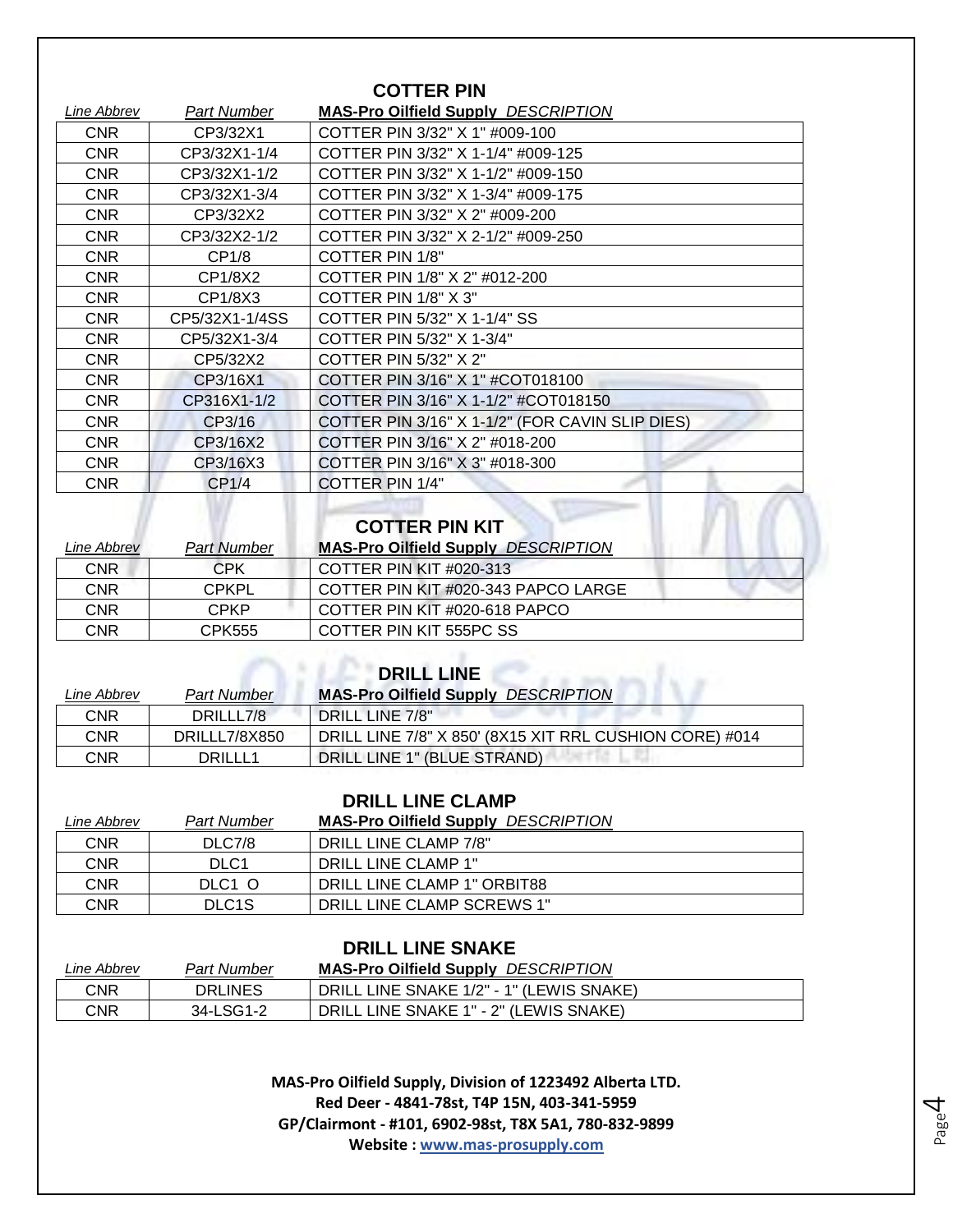#### **EYE BOLT**

| Line Abbrev | Part Number     | <b>MAS-Pro Oilfield Supply DESCRIPTION</b> |
|-------------|-----------------|--------------------------------------------|
| <b>CNR</b>  | EB1/4           | EYE BOLT 1/4" #BS08                        |
| <b>CNR</b>  | <b>BS10</b>     | EYE BOLT 5/16"                             |
| <b>CNR</b>  | EB3/8           | EYE BOLT 3/8"                              |
| <b>CNR</b>  | EB1/2           | EYE BOLT $1/2$ " #BS16                     |
| <b>CNR</b>  | EB1/2X3         | EYE BOLT 1/2" X 3" #66103                  |
| <b>CNR</b>  | EB9/16          | EYE BOLT 9/16" (FOR BOP LIFTING) #BS18     |
| <b>CNR</b>  | EB5/8           | EYE BOLT 5/8"                              |
| <b>CNR</b>  | EB3/4           | EYE BOLT 3/4" #BS24                        |
| <b>CNR</b>  | EB <sub>1</sub> | EYE BOLT 1" #BS32                          |
| <b>CNR</b>  | EB1-1/8         | EYE BOLT 1-1/8" #BS36                      |

AM

| <b>FIST GRIP</b> |                    |                                            |
|------------------|--------------------|--------------------------------------------|
| Line Abbrev      | <b>Part Number</b> | <b>MAS-Pro Oilfield Supply DESCRIPTION</b> |
| <b>CNR</b>       | FG3/16-1/4C        | FIST GRIP 3/16" - 1/4" CLAMP               |
| <b>CNR</b>       | FG5/16C            | FIST GRIP 5/16" CLAMP                      |
| <b>CNR</b>       | <b>FG3/8C</b>      | FIST GRIP 3/8" CLAMP                       |
| <b>CNR</b>       | <b>FG1/2C</b>      | FIST GRIP 1/2" CLAMP                       |
| <b>CNR</b>       | FG9/16C            | FIST GRIP 9/16" CLAMP                      |
| <b>CNR</b>       | <b>FG3/4C</b>      | FIST GRIP 3/4" CLAMP                       |
| <b>CNR</b>       | <b>FG7/8C</b>      | FIST GRIP 7/8" CLAMP                       |
| <b>CNR</b>       | FG <sub>1</sub> C  | FIST GRIP 1" CLAMP                         |

#### **GRAB HOOK**

| Line Abbrev | <b>Part Number</b>   | <b>MAS-Pro Oilfield Supply DESCRIPTION</b> |
|-------------|----------------------|--------------------------------------------|
| <b>CNR</b>  | GHLRSL12100          | GRAB HOOK LATCH REPLACEMENT SL12100        |
| <b>CNR</b>  | GH1/4                | GRAB HOOK 1/4"                             |
| <b>CNR</b>  | GH <sub>1</sub> /4SL | <b>GRAB HOOK 1/4" W/SAFETY LATCH</b>       |
| <b>CNR</b>  | GH5/16               | GRAB HOOK 5/16"                            |
| <b>CNR</b>  | <b>GH5/16WE</b>      | GRAB HOOK 5/16" W/ EYE #66135              |
| <b>CNR</b>  | GH3/8                | GRAB HOOK 3/8"                             |
| <b>CNR</b>  | GH3/8L               | GRAB HOOK 3/8" W/SAFETY LATCH              |
| <b>CNR</b>  | GH1/2                | GRAB HOOK 1/2"                             |
| <b>CNR</b>  | GH <sub>12</sub> L   | GRAB HOOK 1/2" C/W SAFETY LATCH            |

**MAS-Pro Oilfield Supply, Division of 1223492 Alberta LTD. Red Deer - 4841-78st, T4P 15N, 403-341-5959 GP/Clairmont - #101, 6902-98st, T8X 5A1, 780-832-9899 Website : www.mas-prosupply.com**

Page ഥ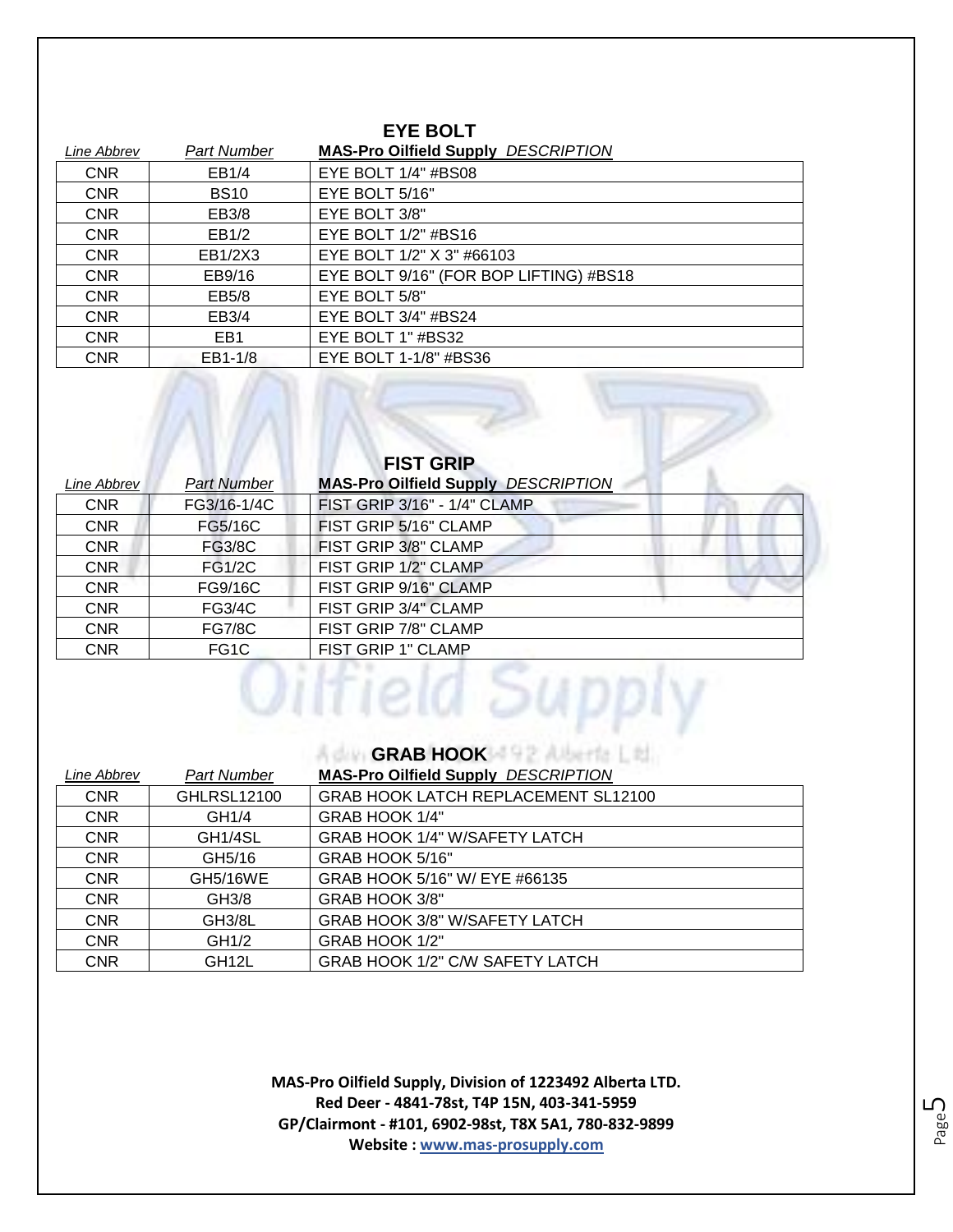| <b>HAIR PIN</b> |                    |                                            |
|-----------------|--------------------|--------------------------------------------|
| Line Abbrev     | <b>Part Number</b> | <b>MAS-Pro Oilfield Supply DESCRIPTION</b> |
| <b>CNR</b>      | HP764X216          | HAIR PIN 764 X 216 #66311                  |
| <b>CNR</b>      | <b>HPA</b>         | <b>HAIR PIN ASSORTMENT</b>                 |
| <b>CNR</b>      | HP3/32X1-5/8       | HAIR PIN 3/32" X 1-5/8" #66301             |
| <b>CNR</b>      | HP3/32X3-3/4       | HAIR PIN 3/32" X 3-3/4" #66304             |
| <b>CNR</b>      | HP1/8X2-1/2        | HAIR PIN 1/8" X 2-1/2" #66306              |
| <b>CNR</b>      | HP1/8X1-3/4        | HAIR PIN 1/8" X1-3/4" #66307               |
| <b>CNR</b>      | HP1/8X3-1/4        | HAIR PIN 1/8" X 3-1/4" #66310              |
| <b>CNR</b>      | HP11/64X3          | HAIR PIN 11/64" X 3" #66313                |
| <b>CNR</b>      | HP5/32X3           | HAIR PIN 5/32" X 3" #66309                 |
| <b>CNR</b>      | HP3/16X3-3/4       | HAIR PIN 3/16" X 3-3/4" #66304             |
| <b>CNR</b>      | HP1/4X4-3/8        | HAIR PIN 1/4" X 4-3/8" #66308              |

## **HAMMER LOCK**

| Line Abbrev | <b>Part Number</b> | <b>MAS-Pro Oilfield Supply DESCRIPTION</b> |
|-------------|--------------------|--------------------------------------------|
| <b>CNR</b>  | <b>HLCT</b>        | HAMMER LOCK CLAMPING TOOL #P1000           |
| <b>CNR</b>  | HL1/4              | <b>HAMMER LOCK 1/4"</b>                    |
| <b>CNR</b>  | 1015104            | HAMMER LOCK 9/32" LOK-A-LOY                |
| <b>CNR</b>  | HL3/8              | <b>HAMMER LOCK 3/8"</b>                    |
| <b>CNR</b>  | 1015122            | HAMMER LOCK 3/8" LOK-A-LOY                 |
| <b>CNR</b>  | HL1/2              | <b>HAMMER LOCK 1/2"</b>                    |
| <b>CNR</b>  | 1015136            | HAMMER LOCK 1/2" LOK-A-LOY                 |
| <b>CNR</b>  | HLC <sub>3</sub>   | <b>HAMMER LOCK CLAMPS 3"</b>               |
| <b>CNR</b>  | HLC4               | <b>HAMMER LOCK CLAMPS 4"</b>               |
|             |                    |                                            |

#### **HITCH PIN**

| Line Abbrev | Part Number | <b>MAS-Pro Oilfield Supply DESCRIPTION</b> |
|-------------|-------------|--------------------------------------------|
| CNR         | 66280       | HITCH PIN 1/2" X 4-1/2"                    |
| CNR         | 66272       | HITCH PIN 5/8" X 3-1/2" L-SHAPE            |
| CNR         | 66256       | HITCH PIN 5/8" X 5-1/2"                    |
| <b>CNR</b>  | 66282       | HITCH PIN 5/8" X 6-1/4"                    |
| CNR         | 66257       | HITCH PIN 3/4" X 6-3/4"                    |

| <b>HYDRASHEAR</b> |               |                                                 |
|-------------------|---------------|-------------------------------------------------|
| Line Abbrev       | Part Number   | <b>MAS-Pro Oilfield Supply DESCRIPTION</b>      |
| <b>CNR</b>        | HSB.          | HYDRASHEAR BLADES #P-1125                       |
| <b>CNR</b>        | <b>HSCB</b>   | HYDRASHEAR CABLE CUTTER BLADE W/ PIN #17-P4/5   |
| <b>CNR</b>        | HSC.          | HYDRASHEAR CABLE CUTTER HYD #P-1125 1-1/8" CAP. |
| <b>CNR</b>        | <b>HSREPK</b> | HYDRASHEAR REPAIR KIT #P-62 (FOR P1125)         |

#### **JETSHEAVE**

| Line Abbrev | Part Number | <b>MAS-Pro Oilfield Supply DESCRIPTION</b> |
|-------------|-------------|--------------------------------------------|
| CNR         | JS133103    | JET SHEAVE #133103                         |
| CNR         | JS133104    | <b>JET SHEAVE #133104</b>                  |
| CNR         | JS133106    | <b>JET SHEAVE #133106</b>                  |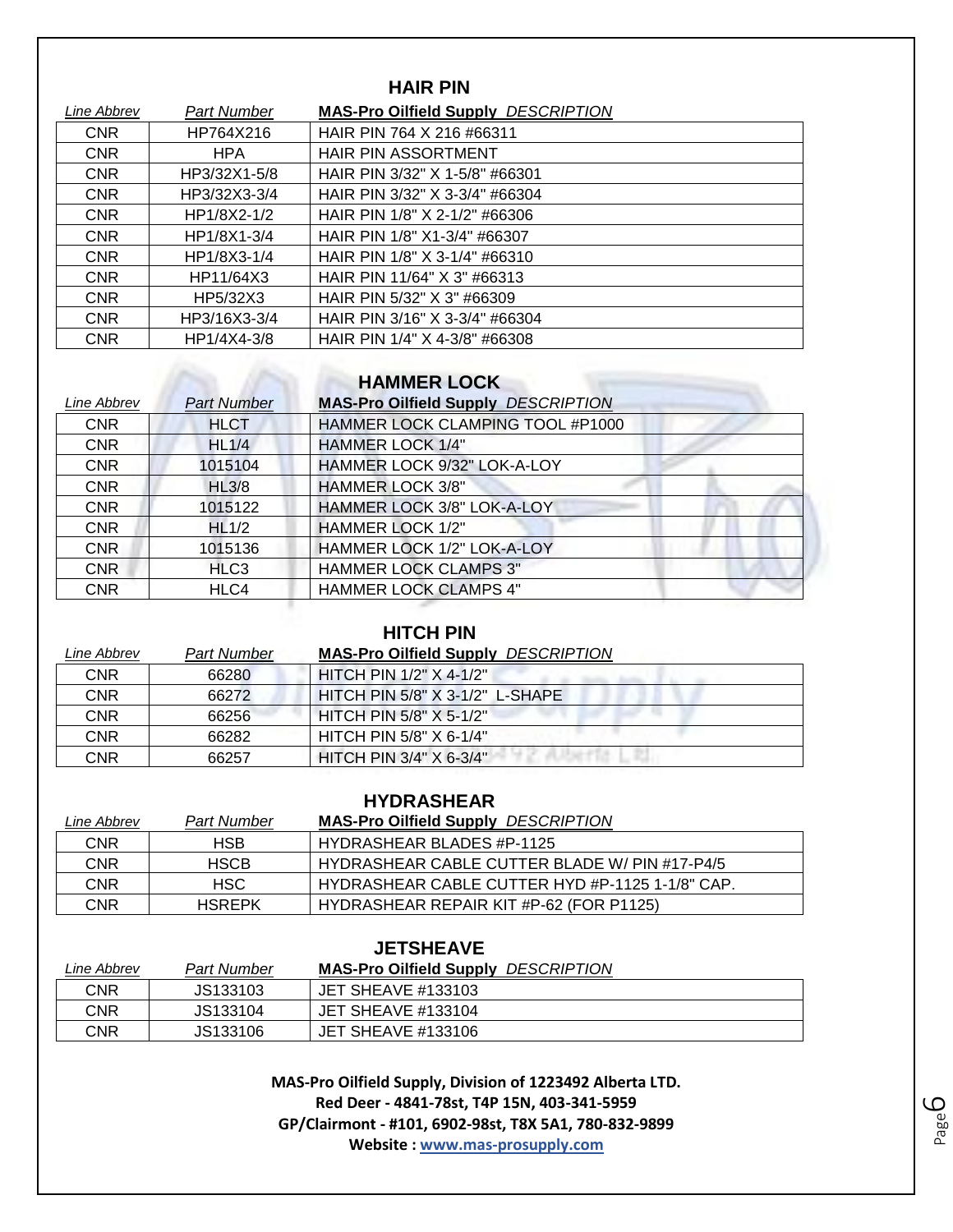#### **LATCH**

| Line Abbrev | <b>Part Number</b> | <b>MAS-Pro Oilfield Supply DESCRIPTION</b> |
|-------------|--------------------|--------------------------------------------|
| <b>OFF</b>  | LATCHADJ           | LATCH ADJUSTABLE 6.4 #243-171              |
| <b>CNR</b>  | S-4320             | LATCH KIT #1096468 2 TON CROSBY            |
| <b>CNR</b>  | LK20-25            | LATCH KIT 20-25 TON JOHNSON                |
| <b>CNR</b>  | LLS32469           | LATCH LOCK SPRING #32469                   |
| <b>CNR</b>  | LLS32758           | LATCH LOCK SPRING #32758                   |
| <b>CNR</b>  | LS32760            | LATCH SPRING #32760                        |
| OFF         | <b>LATCHADJS</b>   | LATCH STRIKER 6.4 #243-191 (NEEDED WITH 2  |

#### **LINE CLAMP / SLING / CABLE**

| Line Abbrev | <b>Part Number</b> | <b>MAS-Pro Oilfield Supply DESCRIPTION</b> |
|-------------|--------------------|--------------------------------------------|
| <b>CNR</b>  | LC9/16X5/8         | LINE CLAMP 9/16" X 5/8" FIST               |
| <b>CNR</b>  | LPC <sub>2</sub>   | LINE PIPE CLAMP 2" HD                      |
| <b>CNR</b>  | LPC212HD           | LINE PIPE CLAMP 2-1/2" HD                  |
| <b>CNR</b>  | LPCH <sub>2</sub>  | LINE PIPE CLAMP HINGED 2"                  |
| <b>CNR</b>  | LPS18              | LINE PIPE SLING 18"                        |
| <b>CNR</b>  | LPS24              | LINE PIPE SLING 24"                        |
| <b>CNR</b>  | LPS36              | LINE PIPE SLING 36"                        |
| <b>CNR</b>  | LPS48              | LINE PIPE SLING 48"                        |
| <b>CNR</b>  | LPC.               | LINE PIPE/CABLE CONE                       |

## **LYNCH PIN**

| Line Abbrev | <b>Part Number</b> | <b>MAS-Pro Oilfield Supply DESCRIPTION</b> |
|-------------|--------------------|--------------------------------------------|
| CNR         | LP1/8              | LYNCH PIN 1/8"                             |
| CNR         | LP3/16             | LYNCH PIN 3/16" #66450                     |
| CNR         | LP1/4              | LYNCH PIN 1/4" #66451                      |
| CNR         | LP5/16             | LYNCH PIN 5/16" #66452                     |

#### **OUT RIGGER PAD ROUND**

| Line Abbrev | Part Number        | <b>MAS-Pro Oilfield Supply DESCRIPTION</b> |
|-------------|--------------------|--------------------------------------------|
| <b>CNR</b>  | ORP <sub>12R</sub> | OUT RIGGER PADS 12" ROUND                  |
| <b>CNR</b>  | ORP12X6R           | OUT RIGGER PADS 12" X 6" ROUND             |
| <b>CNR</b>  | ORP34R             | OUT RIGGER PADS 34" ROUND                  |
| <b>CNR</b>  | ORP36R             | OUT RIGGER PAD 36" ROUND                   |
| <b>CNR</b>  | ORP42R             | OUT RIGGER PAD 42" ROUND                   |
| <b>CNR</b>  | OPR48R             | OUT RIGGER PAD 48" ROUND                   |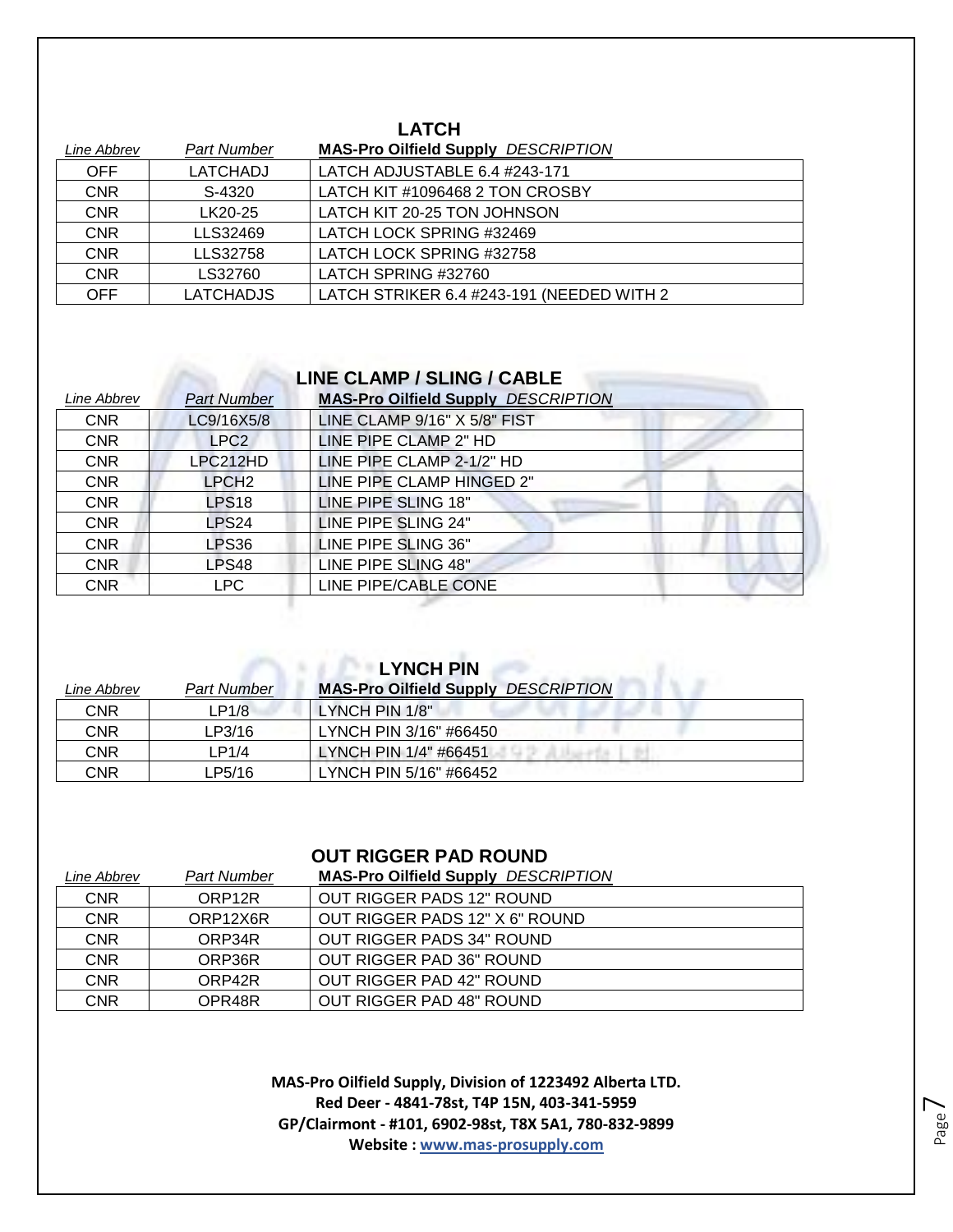#### **OUT RIGGER PAD SQAURE**

| Line Abbrev | Part Number       | <b>MAS-Pro Oilfield Supply DESCRIPTION</b> |
|-------------|-------------------|--------------------------------------------|
| <b>CNR</b>  | ORP <sub>12</sub> | OUT RIGGER PADS 12" X 12" WOOD SQUARE      |
| <b>CNR</b>  | ORP <sub>18</sub> | OUT RIGGER PADS 18" X 18" WOOD SQUARE      |
| <b>CNR</b>  | ORP <sub>24</sub> | OUT RIGGER PADS 24" X 24" WOOD SQUARE      |
| <b>CNR</b>  | ORP30             | OUT RIGGER PADS 30" X 30" WOOD SQUARE      |
| <b>CNR</b>  | ORP32             | OUT RIGGER PADS 32" X 32" WOOD SQUARE      |
| <b>CNR</b>  | ORP36             | OUT RIGGER PADS 36" X 36" WOOD SQUARE      |

## **OVERHEAD LIFTER / CLEVIS**

| Line Abbrev | <b>Part Number</b> | <b>MAS-Pro Oilfield Supply DESCRIPTION</b> |
|-------------|--------------------|--------------------------------------------|
| <b>CNR</b>  | OHLWESOHDL3        | <b>OVERHEAD LIFTER WESOHDL3</b>            |
| <b>CNR</b>  | OHC1/8C            | <b>OVERHEAD CLEVIS 1/8" CROSBY</b>         |
| <b>CNR</b>  | OHC1/4             | <b>OVERHEAD CLEVIS 1/4"</b>                |
| <b>CNR</b>  | OHC1/4C            | <b>OVERHEAD CLEVIS 1/4" CROSBY</b>         |
| <b>CNR</b>  | OHC5/16            | <b>OVERHEAD CLEVIS 5/16"</b>               |
| <b>CNR</b>  | <b>OHC5/16C</b>    | <b>OVERHEAD CLEVIS 5/16" CROSBY</b>        |
| <b>CNR</b>  | OHC3/8             | <b>OVERHEAD CLEVIS 3/8"</b>                |
| <b>CNR</b>  | OHC3/8C            | <b>OVERHEAD CLEVIS 3/8" CROSBY</b>         |
| <b>CNR</b>  | 1019470            | OVERHEAD CLEVIS 3/8" G2130 CROSBY          |
| <b>CNR</b>  | OHC7/16            | OVERHEAD CLEVIS 7/16"                      |
| <b>CNR</b>  | <b>OHC7/16C</b>    | <b>OVERHEAD CLEVIS 7/16" CROSBY</b>        |
| <b>CNR</b>  | <b>OHC1/2</b>      | <b>OVERHEAD CLEVIS 1/2"</b>                |
| <b>CNR</b>  | OHC1/2C            | <b>OVERHEAD CLEVIS 1/2" CROSBY</b>         |
| <b>CNR</b>  | 1019472            | OVERHEAD CLEVIS 1/2" G2130 CROSBY          |
| <b>CNR</b>  | OH <sub>5</sub> /8 | <b>OVERHEAD CLEVIS 5/8"</b>                |
| <b>CNR</b>  | 1019490            | OVERHEAD CLEVIS 5/8" G2130 CROSBY          |
| <b>CNR</b>  | OHC3/4             | <b>OVERHEAD CLEVIS 3/4"</b>                |
| <b>CNR</b>  | 1019515            | OVERHEAD CLEVIS 3/4" G2130 CROSBY          |
| <b>CNR</b>  | OHC7/8             | <b>OVERHEAD CLEVIS 7/8"</b>                |
| <b>CNR</b>  | 1019533            | OVERHEAD CLEVIS 7/8" G2130 CROSBY          |
| <b>CNR</b>  | 88-GPGHMB22        | OVERHEAD CLEVIS 7/8" GREEN VAN BEEST       |
| <b>CNR</b>  | OHC <sub>1</sub>   | <b>OVERHEAD CLEVIS 1"</b>                  |
| <b>CNR</b>  | OHC1-1/8           | <b>OVERHEAD CLEVIS 1-1/8"</b>              |
| <b>CNR</b>  | OHC1-1/4           | <b>OVERHEAD CLEVIS 1-1/4"</b>              |
| <b>CNR</b>  | OHC1-3/8           | <b>OVERHEAD CLEVIS 1-3/8"</b>              |
| <b>CNR</b>  | OHC1-1/2           | <b>OVERHEAD CLEVIS 1-1/2"</b>              |
| <b>CNR</b>  | OHC1-1/2C          | <b>OVERHEAD CLEVIS 1-1/2" CROSBY</b>       |
| <b>CNR</b>  | OHC1-3/4           | OVERHEAD CLEVIS 1-3/4" 25T                 |

Page  $\infty$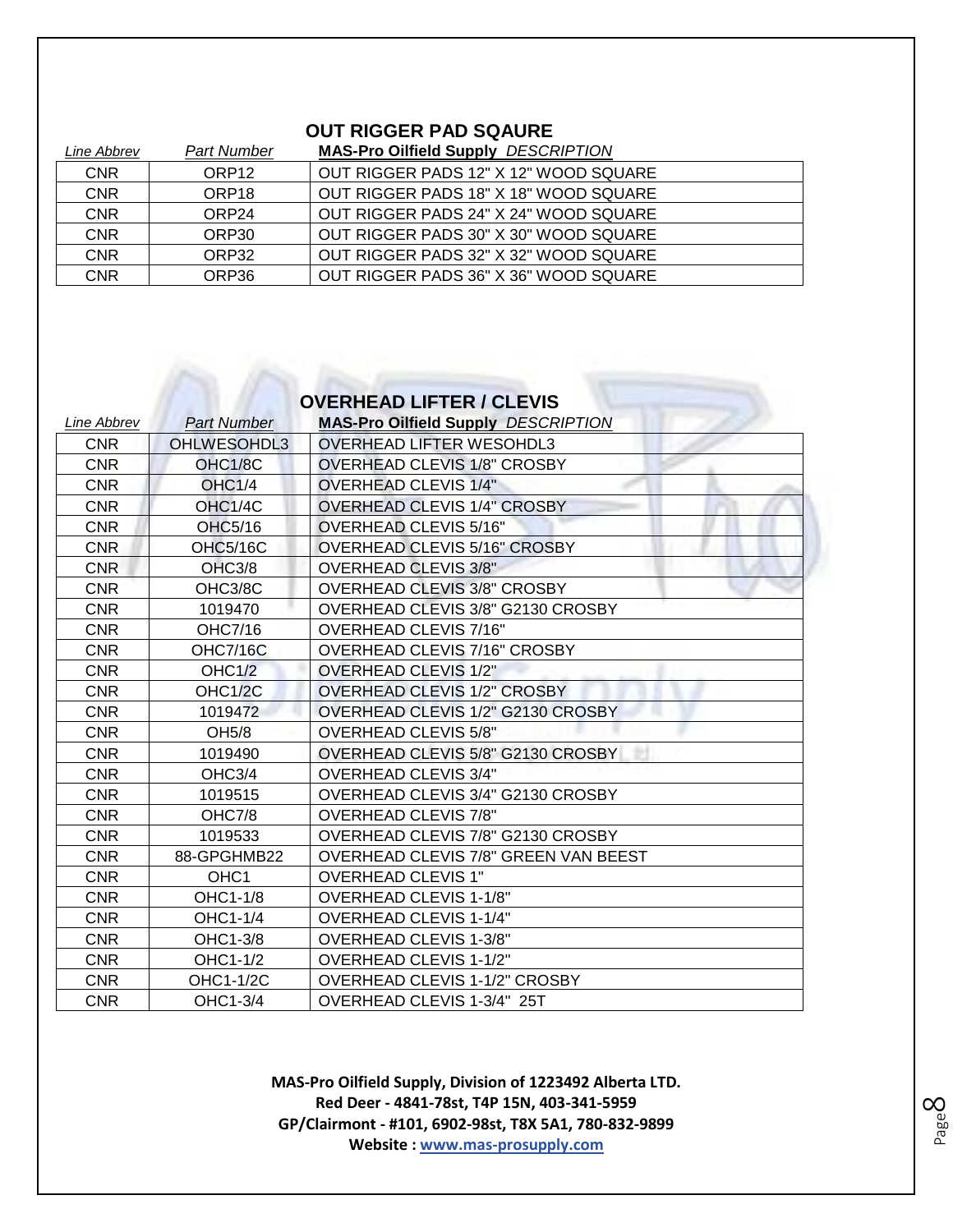#### **PINS DERRICK**

| <b>Part Number</b> | <b>MAS-Pro Oilfield Supply DESCRIPTION</b> |
|--------------------|--------------------------------------------|
| DP.091             | DERRICK PIN .091 #66490                    |
| DP3/32             | DERRICK PIN 3/32" #66489                   |
| DP.12              | DERRICK PIN .12 #66490                     |
| DP1/8              | <b>DERRICK PIN 1/8" #66470</b>             |
| DP.148             | <b>DERRICK PIN .148 #66492</b>             |
| DP5/32             | <b>DERRICK PIN 5/32" #66470</b>            |
| DP.177             | <b>DERRICK PIN .177 #66491</b>             |
| DP3/16             | <b>DERRICK PIN 3/16" #66472</b>            |
| DP.243*            | DERRICK PIN .243 #66494                    |
| DP.243             | DERRICK PIN .243 #66493                    |
| DP1/4              | <b>DERRICK PIN 1/4" #66474</b>             |
|                    |                                            |

#### **PINS SPECIALITY**

| Line Abbrev | <b>Part Number</b>  | <b>MAS-Pro Oilfield Supply DESCRIPTION</b>      |
|-------------|---------------------|-------------------------------------------------|
| <b>CNR</b>  | <b>DP1X12</b>       | DECK PIN 1" X 12"                               |
| <b>CNR</b>  | DP1-1/2X12          | DECK PIN 1-1/2" X 12"                           |
| <b>CNR</b>  | PP5/32              | PIN PUNCH 5/32" X 5" #09-0211                   |
| <b>CNR</b>  | PP3/16              | PIN PUNCH 3/16" X 6" #09-0215                   |
| <b>CNR</b>  | 04LP3414            | <b>ROCKER PIN</b>                               |
| <b>CNR</b>  | RP14X212            | ROLL PIN 1/4" X 2-1/2" (MUDKING TBG ELVTR)      |
| <b>CNR</b>  | RP1/2X2-3/4         | ROLL PIN 1/2" X 2-3/4"                          |
| <b>CNR</b>  | 66493               | SAFETY PIN 15/64" X 5" X 1-5/8"                 |
| <b>CNR</b>  | SP <sub>12</sub> PK | SAFETY PINS 12PK                                |
| MS3         | SCP <sub>1</sub> /2 | SLIP CYLINDER PIN 1/2" X 3-1/2" (WITH SAFETY P) |
| MS3         | <b>SCP5/8</b>       | SLIP CYLINDER PIN 5/8" X 3-1/2" (WITH SAFETY P) |

## Monday 3/8 SLIP CYLINDER PIN 5/8 SLIP CYLINDER

| <b>QUICK LINK</b> |             |                                            |
|-------------------|-------------|--------------------------------------------|
| Line Abbrev       | Part Number | <b>MAS-Pro Oilfield Supply DESCRIPTION</b> |
| <b>CNR</b>        | QLKIT4000   | QUICKLOK KIT #4000                         |
| <b>CNR</b>        | QL1/8       | <b>QUICKLINK 1/8"</b>                      |
| <b>CNR</b>        | QL3/16      | <b>QUICKLINK 3/16" #66431</b>              |
| <b>CNR</b>        | QL1/4       | <b>QUICKLINK 1/4" #66432</b>               |
| <b>CNR</b>        | QL5/16      | <b>QUICKLINK 5/16" #66433</b>              |
| <b>CNR</b>        | QL3/8       | <b>QUICKLINK 3/8" #66434</b>               |
| <b>CNR</b>        | QL1/2       | <b>QUICKLINK 1/2" #66436</b>               |
| <b>CNR</b>        | QL3/4       | QUICKLINK 3/4"                             |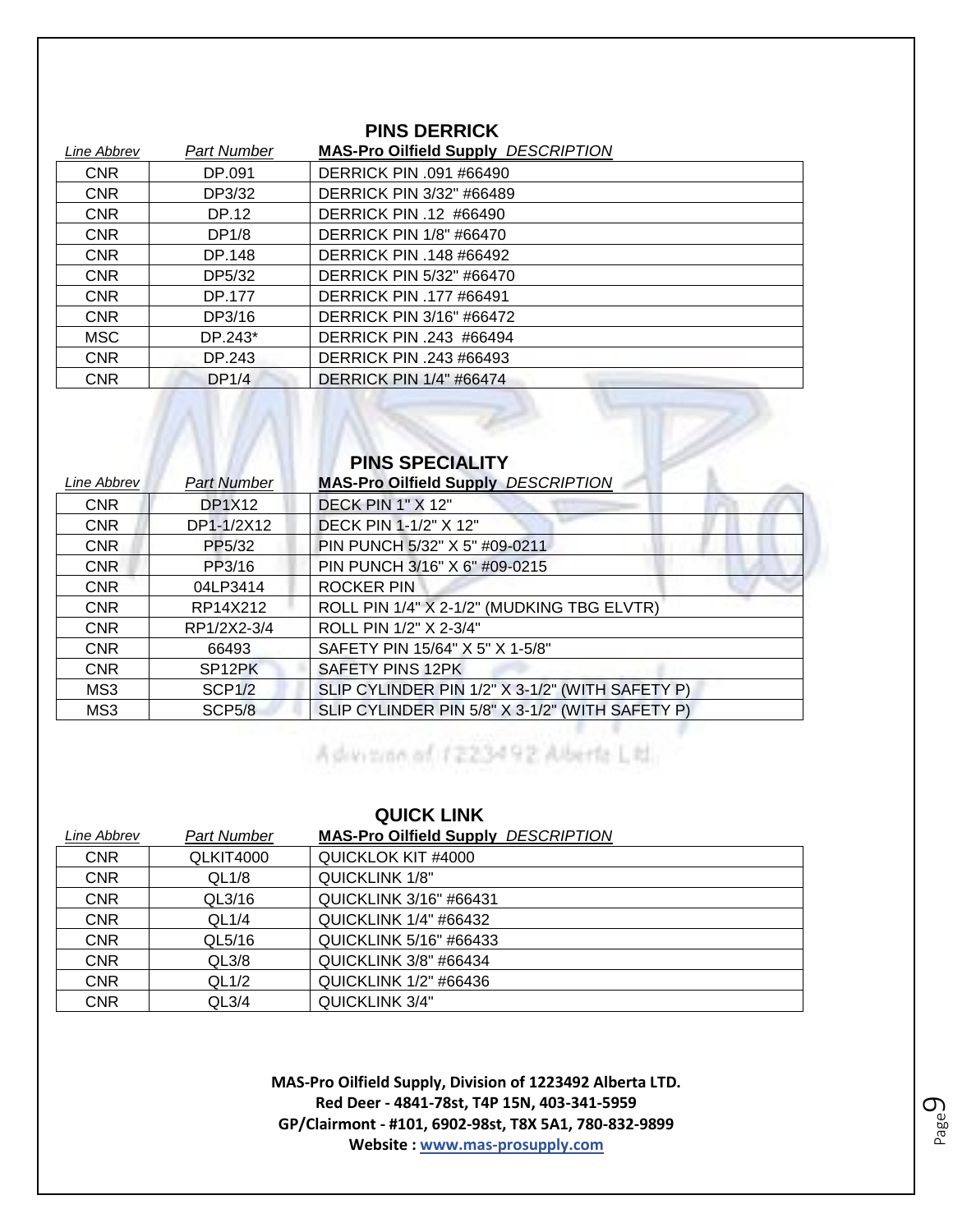#### **QUICK PIN**

| Line Abbrev | Part Number | <b>MAS-Pro Oilfield Supply DESCRIPTION</b> |
|-------------|-------------|--------------------------------------------|
| <b>CNR</b>  | QP3/16      | QUICKPIN 3/16" #66045                      |
| <b>CNR</b>  | QP1/4-63    | QUICKPIN 1/4" #66063                       |
| <b>CNR</b>  | QP1/4-66    | QUICKPIN 1/4" #66066                       |
| <b>CNR</b>  | QP1/4-70    | <b>QUICKPIN 1/4" #66070</b>                |
| <b>CNR</b>  | QP5/16      | QUICKPIN 5/16" #66053                      |
| <b>CNR</b>  | QP3/8       | QUICKPIN 3/8" #66060                       |
| <b>CNR</b>  | 66528       | QUICK RELEASE PIN 1/2" X 3"                |
| <b>CNR</b>  | 66530       | QUICK RELEASE PIN 1/2" X 3-1/2"            |
| <b>CNR</b>  | QP5/8       | <b>QUICKPIN 5/8" #66245</b>                |

#### **QUICK PIN ROUND**

| Line Abbrev | <b>Part Number</b> | <b>MAS-Pro Oilfield Supply DESCRIPTION</b> |
|-------------|--------------------|--------------------------------------------|
| <b>CNR</b>  | 66460              | QUICK PIN 1/4" X 1-3/8" ROUND STYLE        |
| CNR         | 66461              | QUICK PIN 1/4" X 1-3/4" ROUND STYLE        |
| CNR         | 66463              | QUICK PIN 5/16" X 1-3/8" ROUND STYLE       |
| CNR         | 66466              | QUICK PIN 3/8" X 1-3/8" ROUND STYLE        |

|                    |                    | <b>QUICK PIN SQUARE</b>                    |
|--------------------|--------------------|--------------------------------------------|
| <i>Line Abbrev</i> | <b>Part Number</b> | <b>MAS-Pro Oilfield Supply DESCRIPTION</b> |
| <b>CNR</b>         | QP1/4              | QUICKPIN 1/4" X 2 SQUARE STYLE #66050      |
| <b>CNR</b>         | 66462              | QUICK PIN 1/4" X 2-1/2" SQUARE STYLE       |
| <b>CNR</b>         | 66465              | QUICK PIN 5/16" X 2-1/2" SQUARE STYLE      |
| <b>CNR</b>         | 66467              | QUICK PIN 3/8 X 2-1/4" SQUARE STYLE        |

# *<u>Oilfield Supply</u>*

| Line Abbrev | <b>Part Number</b> | <b>MAS-Pro Oilfield Supply</b><br><b>DESCRIPTION</b> |
|-------------|--------------------|------------------------------------------------------|
| CNR         | RB3/8              | RATCHET BOOMER 5/16" - 3/8" #C1048404SC FOLD HDL     |
| CNR         | 12-H5125-0858      | RATCHET BOOMER 3/8" - 1/2" W/ FOLDING HANDLE         |
| CNR         | 12-H5125-0958      | RATCHET BOOM 1/2" - 5/8" W/ FOLDING HANDLE           |

#### **RATCHET STRAP**

| Line Abbrev | Part Number   | <b>MAS-Pro Oilfield Supply DESCRIPTION</b> |
|-------------|---------------|--------------------------------------------|
| <b>CNR</b>  | <b>RS1X20</b> | RATCHET STRAP 1" X 16' W/ WIRE HOOK        |
| <b>CNR</b>  | RS2X30F       | RATCHET STRAP 2" X 30' W/ FLAT HOOK        |
| <b>CNR</b>  | RS2X30        | RATCHET STRAP 2" X 30' W/ WIRE HOOK        |
| <b>CNR</b>  | RS3X30        | RATCHET STRAP 3" X 30' W/ WIRE HOOK        |
| CNR         | RS4X30        | RATCHET STRAP 4" X 30' #RS40030F           |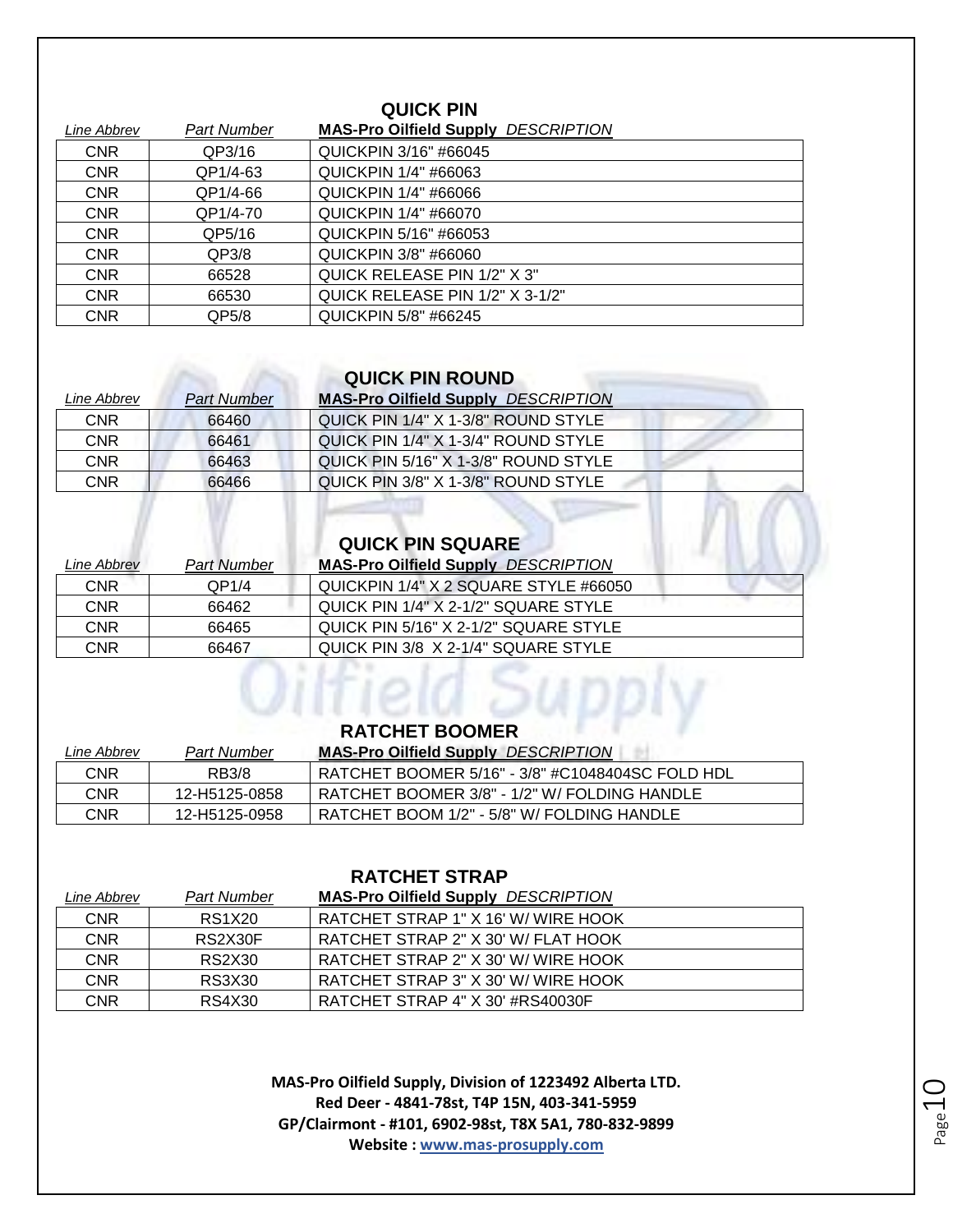#### **ROPE MANILA**

| Line Abbrev | Part Number     | <b>DESCRIPTION</b><br><b>MAS-Pro Oilfield Supply</b> |
|-------------|-----------------|------------------------------------------------------|
| CNR         | MR <sup>1</sup> | <b>MANILA ROPE 1"</b>                                |
| CNR         | MR1-1/8         | MANILA ROPE 1-1/8"                                   |

#### **ROPE NYLON**

| Line Abbrev | <b>Part Number</b> | <b>MAS-Pro Oilfield Supply DESCRIPTION</b> |
|-------------|--------------------|--------------------------------------------|
| <b>CNR</b>  | NL.                | NYLON ROPE 100'                            |
| CNR         | NR <sub>1/4</sub>  | NYLON ROPE 1/4" (WHITE SOFT)               |
| CNR         | <b>PR3/8</b>       | NYLON ROPE 3/8"                            |
| CNR         | <b>PR1/4</b>       | NYLON ROPE 1/2"                            |

| <b>ROPE POLY</b> |                    |                                            |
|------------------|--------------------|--------------------------------------------|
| Line Abbrev      | <b>Part Number</b> | <b>MAS-Pro Oilfield Supply DESCRIPTION</b> |
| <b>CNR</b>       | HPR1/4             | POLY ROPE 1/4" HPR1/4                      |
| <b>CNR</b>       | PR5/16             | POLY ROPE 5/16"                            |
| <b>CNR</b>       | 14-583SP           | POLY ROPE 5/8" 3 STRAND (200FT SPOOL)      |
|                  |                    |                                            |
|                  |                    |                                            |

| Line Abbrev | <b>Part Number</b> | <b>ROPE WIRE</b><br><b>MAS-Pro Oilfield Supply DESCRIPTION</b> |
|-------------|--------------------|----------------------------------------------------------------|
| <b>PTA</b>  | TM0630             | WIRE ROPE 8.3 mm (5/16)                                        |
| <b>PTA</b>  | TM0631             | WIRE ROPE 8.3 mm (5/16)                                        |
| <b>PTA</b>  | TM0635             | WIRE ROPE 11 mm (7/16)                                         |
| <b>PTA</b>  | TM0636             | WIRE ROPE 11 mm (7/16)                                         |
| <b>PTA</b>  | TM0640             | WIRE ROPE 16 mm (5/8)                                          |
| <b>PTA</b>  | TM0641             | WIRE ROPE 16 mm (5/8)                                          |
| <b>CNR</b>  | <b>WR716X50</b>    | WIRE ROPE 7/16" X 50' C/W EYE ONE END                          |
| <b>CNR</b>  | WRG6'              | WIRE ROPE GALVINZED 6' #DBI2190112C                            |

Advisor of 1223492 Aberfa Ltd.

| <b>SASH CORD</b> |                     |                                            |
|------------------|---------------------|--------------------------------------------|
| Line Abbrev      | Part Number         | <b>MAS-Pro Oilfield Supply DESCRIPTION</b> |
| <b>CNR</b>       | SC <sub>8</sub>     | SASH CORD 8MM X 25'                        |
| <b>CNR</b>       | <b>SASHC</b>        | SASH CORD #12, 3/8" X 100"                 |
| OFF              | SASHC <sub>16</sub> | SASH CORD #16, 1/2" X 100'                 |

#### **SHACKLE**

| Line Abbrev | Part Number                     | <b>MAS-Pro Oilfield Supply DESCRIPTION</b> |
|-------------|---------------------------------|--------------------------------------------|
| CNR         | S716C                           | SHACKLE 7/16" CROSBY                       |
| CNR         | S <sub>5</sub> /8 <sub>RP</sub> | SHACKLE 5/8" ROUND PIN                     |
| CNR         | S <sub>1</sub> G                | SHACKLE 1" G2130                           |

**MAS-Pro Oilfield Supply, Division of 1223492 Alberta LTD. Red Deer - 4841-78st, T4P 15N, 403-341-5959 GP/Clairmont - #101, 6902-98st, T8X 5A1, 780-832-9899 Website : www.mas-prosupply.com**

Page11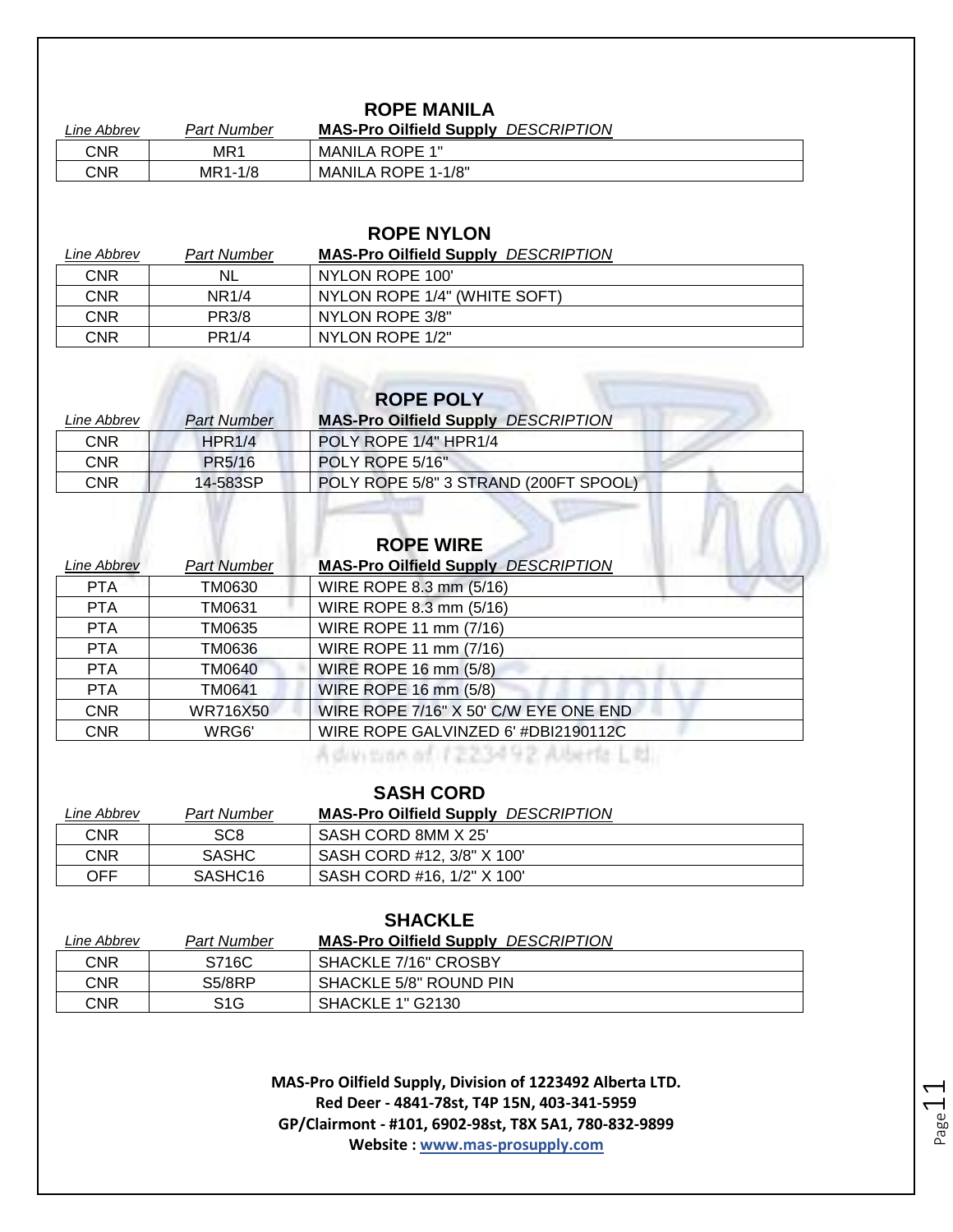#### **SHACKLE SCREW PIN**

| Line Abbrev | <b>Part Number</b> | <b>MAS-Pro Oilfield Supply DESCRIPTION</b> |
|-------------|--------------------|--------------------------------------------|
| <b>CNR</b>  | S5/16              | SHACKLE 5/16" SCREW PIN                    |
| <b>CNR</b>  | S716               | SHACKLE 7/16" SCREW PIN                    |
| <b>CNR</b>  | S1/2               | SHACKLE 1/2" SCREW PIN                     |
| <b>CNR</b>  | S5/8               | SHACKLE 5/8" SCREW PIN                     |
| <b>CNR</b>  | 1018507            | SHACKLE 3/4" CROSBY S-209 SCREW PIN        |
| <b>CNR</b>  | S <sub>3/4</sub>   | SHACKLE 3/4" SCREW PIN                     |
| <b>CNR</b>  | 1018525            | SHACKLE 7/8" CROSBY S-209 SCREW PIN        |
| <b>CNR</b>  | S7/8               | SHACKLE 7/8" SCREW PIN                     |
| <b>CNR</b>  | 1018543            | SHACKLE 1" CROSBY S-209 SCREW PIN          |
| <b>CNR</b>  | S1                 | <b>SHACKLE 1" SCREW PIN</b>                |
| <b>CNR</b>  | 1018589            | SHACKLE 1-1/4" CROSBY S-209 SCREW PIN      |
| <b>CNR</b>  | $S1 - 1/4$         | SHACKLE 1-1/4" SCREW PIN                   |
| <b>CNR</b>  | 1018623            | SHACKLE 1-1/2" CROSBY S-209 SCREW PIN      |
| <b>CNR</b>  | SH1-1/2            | SHACKLE 1-1/2" SCREW PIN                   |
| <b>CNR</b>  | $S1 - 3/4$         | SHACKLE 1-3/4" SCREW PIN                   |

|             |                                | <b>SLINGS</b>                              |
|-------------|--------------------------------|--------------------------------------------|
| Line Abbrev | <b>Part Number</b>             | <b>MAS-Pro Oilfield Supply DESCRIPTION</b> |
| <b>CNR</b>  | SG <sub>1</sub> X <sub>2</sub> | <b>SLING 1" X 2"</b>                       |
| <b>CNR</b>  | SG <sub>1</sub> X <sub>3</sub> | <b>SLING 1" X 3'</b>                       |
| <b>CNR</b>  | SG <sub>1</sub> X <sub>4</sub> | SLING 1" X 4' #NS214T4                     |
| <b>CNR</b>  | SG1X6                          | SLING 1" X 6' #NS216T4                     |
| <b>CNR</b>  | SG <sub>1</sub> X <sub>8</sub> | SLING 1" X 8' #NS218T4                     |
| <b>CNR</b>  | SG1X10                         | SLING 1" X 10' #NS2110T4                   |
| <b>CNR</b>  | <b>SG1X20</b>                  | <b>SLING 1" X 20' T4</b>                   |
| <b>CNR</b>  | SG <sub>2</sub> X <sub>2</sub> | SLING 2" X 2' #NS222T4                     |
| <b>CNR</b>  | SG <sub>2</sub> X <sub>4</sub> | SLING 2" X 4' #NS224T4                     |
| <b>CNR</b>  | SG <sub>2</sub> X <sub>6</sub> | SLING 2" X 6' #NS226T4                     |
| <b>CNR</b>  | SG <sub>2</sub> X <sub>8</sub> | SLING 2" X 8' #NS228T4                     |
| <b>CNR</b>  | SG2X10                         | SLING 2" X 10' #NS2210T4                   |
| <b>CNR</b>  | SG2X12                         | SLING 2" X 12' #NS2212T4                   |
| <b>CNR</b>  | SG2X16                         | SLING 2" X 16' #NS2216T4                   |
| <b>CNR</b>  | SG2X20                         | SLING 2" X 20' #NS2220T4                   |
| <b>CNR</b>  | SG3X4                          | SLING 3" X 4' #NS234T4                     |
| <b>CNR</b>  | SG3X6                          | SLING 3" X 6' #NS236T4                     |
| <b>CNR</b>  | SG3X8                          | SLING 3" X 8' #NS238T4                     |
| <b>CNR</b>  | <b>SG3X10G</b>                 | SLING 3" X 10" GREEN FLAG                  |
| <b>CNR</b>  | SG4X2                          | <b>SLING 4" X 2'</b>                       |
| <b>CNR</b>  | SG4X4                          | SLING 4" X 4' #NS244T3                     |
| <b>CNR</b>  | SG4X6                          | SLING 4" X 6' CLOTH #NS246T3               |

Page 12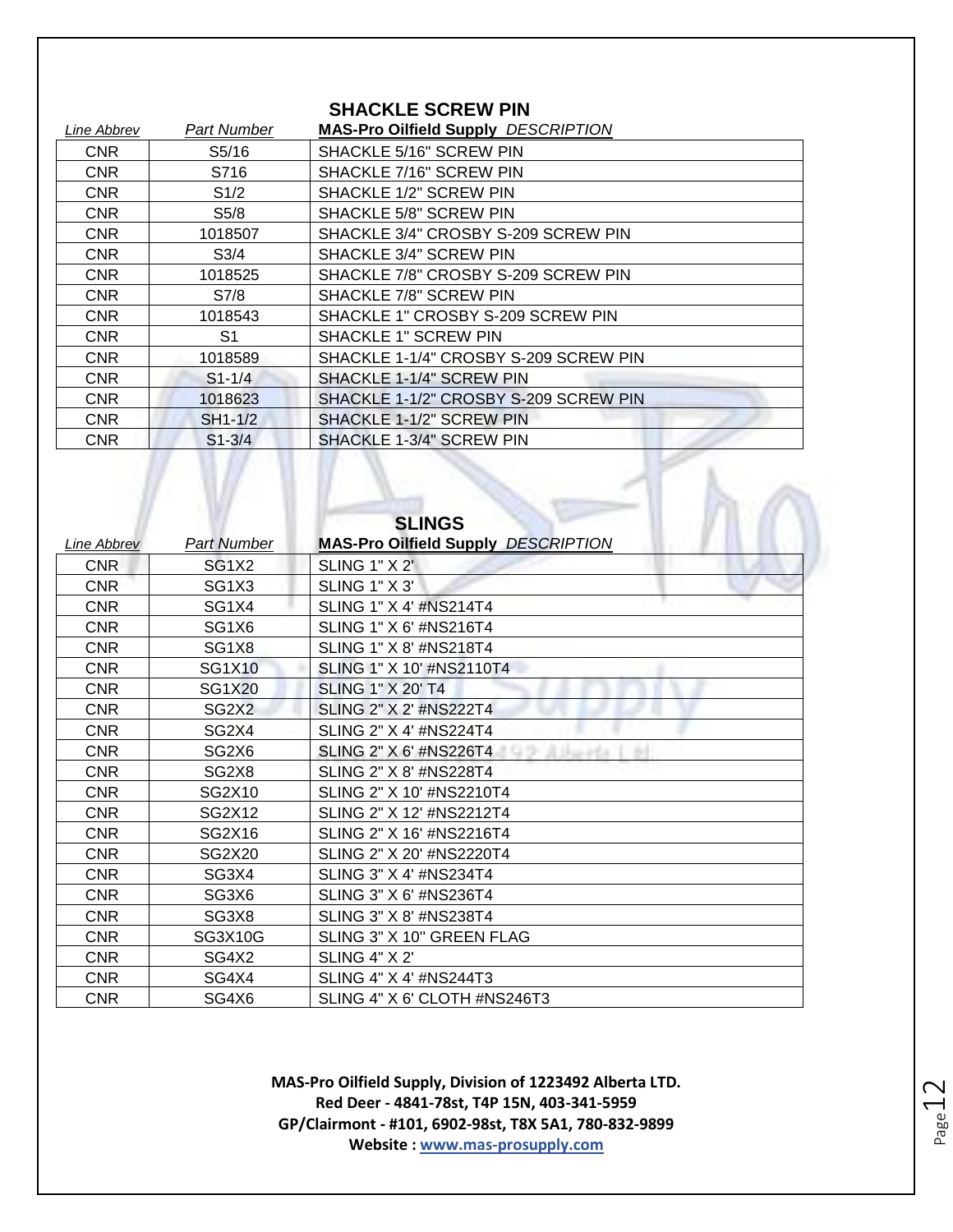#### **SLINGS CONTINUOUS**

| Line Abbrev | <b>Part Number</b> | <b>MAS-Pro Oilfield Supply DESCRIPTION</b> |
|-------------|--------------------|--------------------------------------------|
| <b>CNR</b>  | SG4C               | SLING 4' RED CONTINUOUS 14000#             |
| <b>CNR</b>  | SB6CR21K           | SLING 6' BLACK CONTINUOUS ROUND 21200#     |
| <b>CNR</b>  | SB6CR25K           | SLING 6' BLACK CONTINUOUS ROUND 25000#     |
| <b>CNR</b>  | SG6C6K             | SLING 6' GREEN CONTINUOUS 6000#            |
| <b>CNR</b>  | SG6C               | SLING 6' RED CONTINUOUS 14000#             |
| <b>CNR</b>  | SB8CR21K           | SLING 8' BLACK CONTINUOUS ROUND 21200#     |
| <b>CNR</b>  | SB8CR25K           | SLING 8 'BLACK CONTINUOUS ROUND 25000#     |
| <b>CNR</b>  | SG8C               | SLING 8' RED CONTINUOUS 14000#             |
| <b>CNR</b>  | <b>SG10C14K</b>    | SLING 10' RED CONTINUOUS 14000#            |
| <b>CNR</b>  | <b>SG12C14K</b>    | SLING 12' RED CONTINUOUS 14000#            |
| <b>CNR</b>  | <b>SG20C14K</b>    | SLING 20' RED CONTINUOUS 14000#            |
| <b>CNR</b>  | <b>SG55C30K</b>    | SLING 55' RED CONTINUOUS 30000#            |

#### **SLINGS ENDLESS**

| <i>Line Abbrev</i> | Part Number        | <b>MAS-Pro Oilfield Supply DESCRIPTION</b> |
|--------------------|--------------------|--------------------------------------------|
| <b>CNR</b>         | ENDS3              | <b>ENDLESS SLING 3'</b>                    |
| <b>CNR</b>         | ENDS4              | <b>ENDLESS SLING 4'</b>                    |
| <b>CNR</b>         | ENDS <sub>6</sub>  | <b>ENDLESS SLING 6'</b>                    |
| <b>CNR</b>         | ENDS8              | <b>ENDLESS SLING 8'</b>                    |
| CNR                | ENDS <sub>10</sub> | <b>ENDLESS SLING 10'</b>                   |

Advision of 1223492 Alberta Little

#### **SLINGS LOOP / ROUND**

| Line Abbrev | Part Number        | <b>MAS-Pro Oilfield Supply DESCRIPTION</b> |
|-------------|--------------------|--------------------------------------------|
| <b>CNR</b>  | SG1X6L             | SLING 1" X 6' LOOP                         |
| <b>CNR</b>  | SG2X4L             | SLING 2" X 4' LOOP                         |
| <b>CNR</b>  | SG2X6L             | SLING 2" X 6' LOOP                         |
| <b>CNR</b>  | SR4R               | SLING ROUND RED 4'                         |
| <b>CNR</b>  | SR6R               | SLING ROUND RED 6'                         |
| <b>CNR</b>  | SR <sub>8</sub> R  | <b>SLING ROUND RED 8'</b>                  |
| <b>CNR</b>  | SR <sub>10R</sub>  | SLING ROUND RED 10'                        |
| <b>CNR</b>  | SR <sub>12R</sub>  | SLING ROUND RED 12'                        |
| <b>CNR</b>  | SR <sub>14</sub> R | <b>SLING ROUND RED 14'</b>                 |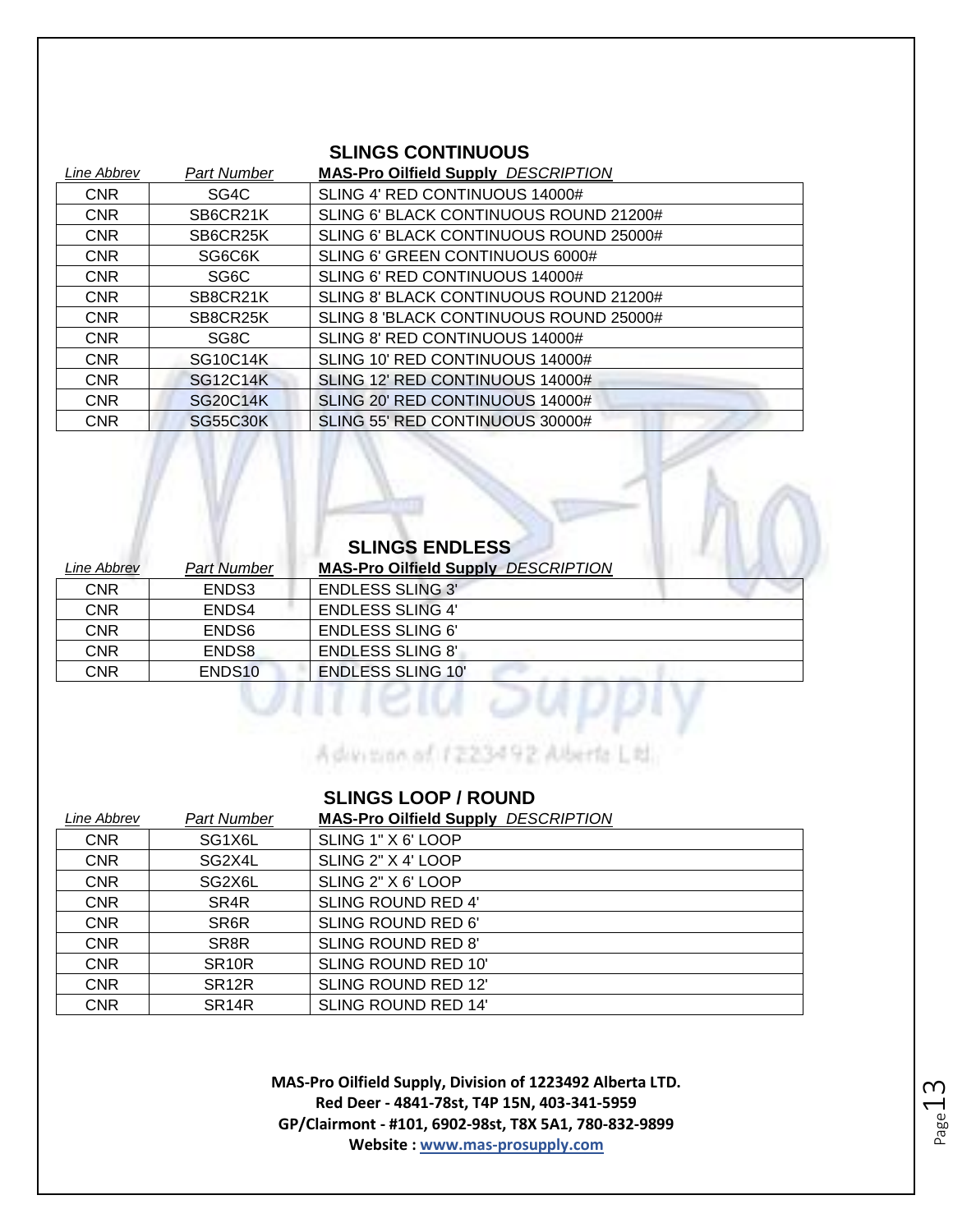#### **SLINGS SOFT EYE**

| Line Abbrev | <b>Part Number</b> | <b>MAS-Pro Oilfield Supply DESCRIPTION</b>          |
|-------------|--------------------|-----------------------------------------------------|
| <b>CNR</b>  | <b>SPT</b>         | SLING FOR PICKING UP RIG TANK 4' C/W SOFT EYES      |
| <b>CNR</b>  | SPT <sub>55</sub>  | SLING FOR PICKING UP RIG TANK 55' C/W SOFT EYES EAC |
| <b>CNR</b>  | SG3/8X6WSH         | SLING 3/8" X 6' SOFT EYE EACH END W/SLIDING HOOK(P  |
| <b>CNR</b>  | S9/16X6'S          | SLING 9/16" X 6' SOFT EYE EACH END                  |
| <b>CNR</b>  | SG5/8X6            | SLING 5/8" X 6' SOFT EYE EACH END                   |
| <b>CNR</b>  | SG5/8X8            | SLING 5/8" X 8' SOFT EYE EACH END                   |
| <b>CNR</b>  | SG5/8X10           | SLING 5/8" X 10' SOFT EYE EACH END                  |
| <b>CNR</b>  | SG5/8X12           | SLING 5/8" X 12' SOFT EYE EACH END                  |
| <b>CNR</b>  | SG1X3SE            | SLING 1" X 3' STD SOFT EYES                         |
| <b>CNR</b>  | SG1X16SE           | SLING 1" X 16' W/SOFT EYE END                       |
| <b>CNR</b>  | SG1X17SE           | SLING 1" X 17' W/SOFT EYE END                       |

| <b>SLINGS SYNTH</b> |                    |                                            |  |
|---------------------|--------------------|--------------------------------------------|--|
| Line Abbrev         | <b>Part Number</b> | <b>MAS-Pro Oilfield Supply DESCRIPTION</b> |  |
| CNR                 | SS4X6T4            | SLING SYNTH 4" X 6' #EE2904X6T4            |  |
| CNR                 | SS4X8T4            | SLING SYNTH 4" X 8' #EE2904X8T4            |  |
| CNR                 | SS4X12T4           | SLING SYNTH 4" X 12' #EE2904X12T4          |  |
| CNR                 | SS4X16T4           | SLING SYNTH 4" X 16' #EE2904X16T4          |  |

Oilfield Supply

IN A II

| <b>SLINGS THIMBLE</b> |                       |                                                  |
|-----------------------|-----------------------|--------------------------------------------------|
| Line Abbrev           | Part Number           | <b>MAS-Pro Oilfield Supply DESCRIPTION</b>       |
| <b>CNR</b>            | S <sub>1</sub> /4X4.5 | SLING 1/4" X 4.5' THIMBLE BOTH ENDS              |
| <b>CNR</b>            | SG1/4X30'             | SLING 1/4" X 50' C/W THIMBLE ONE END             |
| <b>CNR</b>            | SG5/16X125            | SLING 5/16" X 125' THIMBLE ONE END               |
| <b>CNR</b>            | <b>WRS38626</b>       | SLING WIRE ROPE W/ THIMBLE EYES 3/8" X 3' #SASS  |
| <b>CNR</b>            | SG3/8X4'              | SLING 3/8" X 4' THIMBLE EYE EACH END             |
| <b>CNR</b>            | SG3/8X6'              | SLING 3/8" X 6' THIMBLE EACH END                 |
| <b>CNR</b>            | SG3/8X20'             | SLING 3/8" X 20' THIMBLE EACH END                |
| <b>CNR</b>            | S716X20TE             | SLING 7/17" X 20' THIMBLE EYE EACH END           |
| <b>CNR</b>            | 716X24TBE             | SLING 7/16" X 24" THMBLE EACH END, PULL TESTED   |
| <b>CNR</b>            | 716X75MTBE            | SLING 7/16" X 75M W/THMBLE EACH END, PULL TESTED |
| <b>CNR</b>            | S12X90                | SLING 1/2" X 90' C/W THIMBLE EYES                |
| <b>CNR</b>            | SG1/2X2               | SLING 1/2" X 2' THIMBLE BOTH ENDS                |
| <b>CNR</b>            | SG1/2X5               | SLING 1/2" X 5' THIMBLE BOTH ENDS                |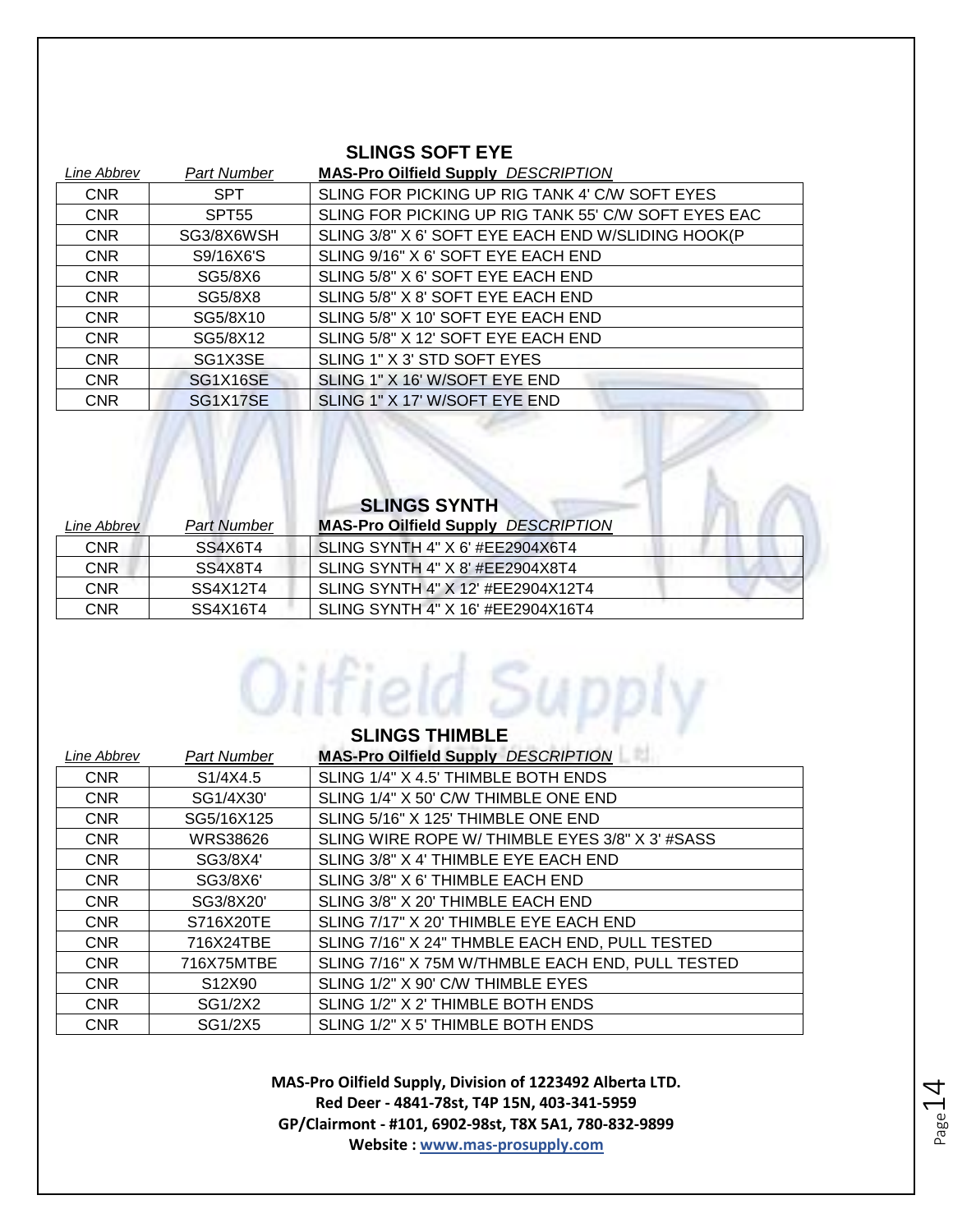| <b>CNR</b> | SG1/2X6       | SLING 1/2" X 6' THIMBLE BOTH ENDS                       |
|------------|---------------|---------------------------------------------------------|
| <b>CNR</b> | SG1/2X16      | SLING 1/2" X 16' THIMBLE BOTH ENDS                      |
| <b>CNR</b> | S1/2X24T      | SLING 1/2" X 24' THIMBLE EACH END                       |
| <b>CNR</b> | SG1/2X12M     | SLING 1/2" X 12M THIMBLE BOTH ENDS                      |
| <b>CNR</b> | SG1/2X108     | <b>SLING 1/2" X 108' THIMBLE 1</b>                      |
| <b>CNR</b> | SG1/2X30M     | SLING 1/2" X 30M THIMBLE 1 END                          |
| <b>CNR</b> | SG1/2X35MTB   | SLING 1/2" X 35M THIMBLE EACH                           |
| <b>CNR</b> | SG1/2X120     | SLING 1/2" X 120' THIMBLE 1 END                         |
| <b>CNR</b> | S9/16X1.5'    | SLING 9/16" X 1.5' THIMBLE EACH END                     |
| <b>CNR</b> | S9/16X2       | SLING 9/16" X 2' THIMBLE EACH END                       |
| <b>CNR</b> | S9/16X4'      | SLING 9/16" X 4' THIMBLE EACH END                       |
| <b>CNR</b> | S9/16X6'      | SLING 9/16" X 6' THIMBLE EACH END                       |
| <b>CNR</b> | S9/16X6'TS    | SLING 9/16" X 6' THIMBLE ONE END SOFT OTHER END         |
| <b>CNR</b> | S9/16X25'     | SLING 9/16" X 25' THIMBLE EACH END                      |
| <b>CNR</b> | S9/16X35'     | SLING 9/16" X 35' THIMBLE EACH END                      |
| <b>CNR</b> | S9/16X40'     | SLING 9/16" X 40' THIMBLE EACH END                      |
| <b>CNR</b> | SG9/16X50T    | SLING 9/16" X 50' THIMBLE EACH END                      |
| <b>CNR</b> | SG9/16X53T    | SLING 9/16" X 53' THIMBLE EACH END                      |
| <b>CNR</b> | SG9/16X165    | SLING 9/16" X 165' THIMBLE 1 DOUBLE RIG ESCAPE LINE     |
| <b>CNR</b> | SG5/8X4       | SLING 5/8" X 4' THIMBLE EYE EACH END                    |
| <b>CNR</b> | S34X2         | SLING 3/4" X 2' C/W THIMBLE EYE EACH END                |
| <b>CNR</b> | <b>SL34X3</b> | SLING 3/4" X 3' C/W THIMBLE EYES                        |
| <b>CNR</b> | SG34X4T       | SLING 3/4" X 4' W/ THIMBLE                              |
| <b>CNR</b> | SG3/4X6'DPS   | SLING 3/4" X 6' C/W D-RING THIMBLE EACH 2 LEGGED        |
| <b>CNR</b> | SG3/4X8       | SLING 3/4" X 8' C/W THIMBLE EYES EACH END               |
| <b>CNR</b> | SG3/4X10'DPS  | SLING 3/4" X 10' C/W D-RING THIMBLE EACH 2 LEGGED       |
| <b>CNR</b> | SG3/4X10      | SLING 3/4" X 10' THIMBLE BOTH ENDS                      |
| <b>CNR</b> | SG7/8X2       | SLING 7/8" X 2' THIMBLE EACH END                        |
| <b>CNR</b> | SL78X30       | SLING 7/8" X 30" C/W THIMBLE EYE BOTH ENDS              |
| <b>CNR</b> | SG7/8X50'     | SLING 7/8" X 50' C/W THIMBLE ONE END                    |
| <b>CNR</b> | SG1X32        | 1" X 32" SLING W/ THIMBLE END C/W D-RING 2 LEG          |
| <b>CNR</b> | SG1-1/4X12TB  | SLING 1-1/4" X 12' THIMBLE EACH RATED/STAMPED           |
| <b>CNR</b> | SG485/16      | 5/16" X 48" SLING W/THIMBLE END C/W D-RING 4 LEG        |
| <b>CNR</b> | SG3/8X154L    | 3/8" X 15' SLING W/THIMBLE END C/W D-RING 4 LEG         |
| <b>CNR</b> | SG3/8X24      | 3/8" X 24" SLING W/THIMBLE END C/W D-RING 2 LEG (PICK)  |
| <b>CNR</b> | SG1/2X4'      | 1/2" X 4' SLING W/ THIMBLE END C/W D-RING 2 LEG         |
| <b>CNR</b> | SG6'          | 1/2" X 6' SLING W/ THIMBLE END C/W D-RING 2 LEG         |
| <b>CNR</b> | <b>SG15'</b>  | 1/2" X 15' SLING W/ THIMBLE END C/W D-RING 2 LEG        |
| <b>CNR</b> | SG1/2X24      | 1/2" X 24' SLING W/ THIMBLE END C/W D-RING 2 LEG (PICK) |
| <b>CNR</b> | <b>SG1X48</b> | 1" X 48" SLING W/ THIMBLE END C/W D-RING 2 LEG          |

**MAS-Pro Oilfield Supply, Division of 1223492 Alberta LTD. Red Deer - 4841-78st, T4P 15N, 403-341-5959 GP/Clairmont - #101, 6902-98st, T8X 5A1, 780-832-9899 Website : www.mas-prosupply.com**

Page15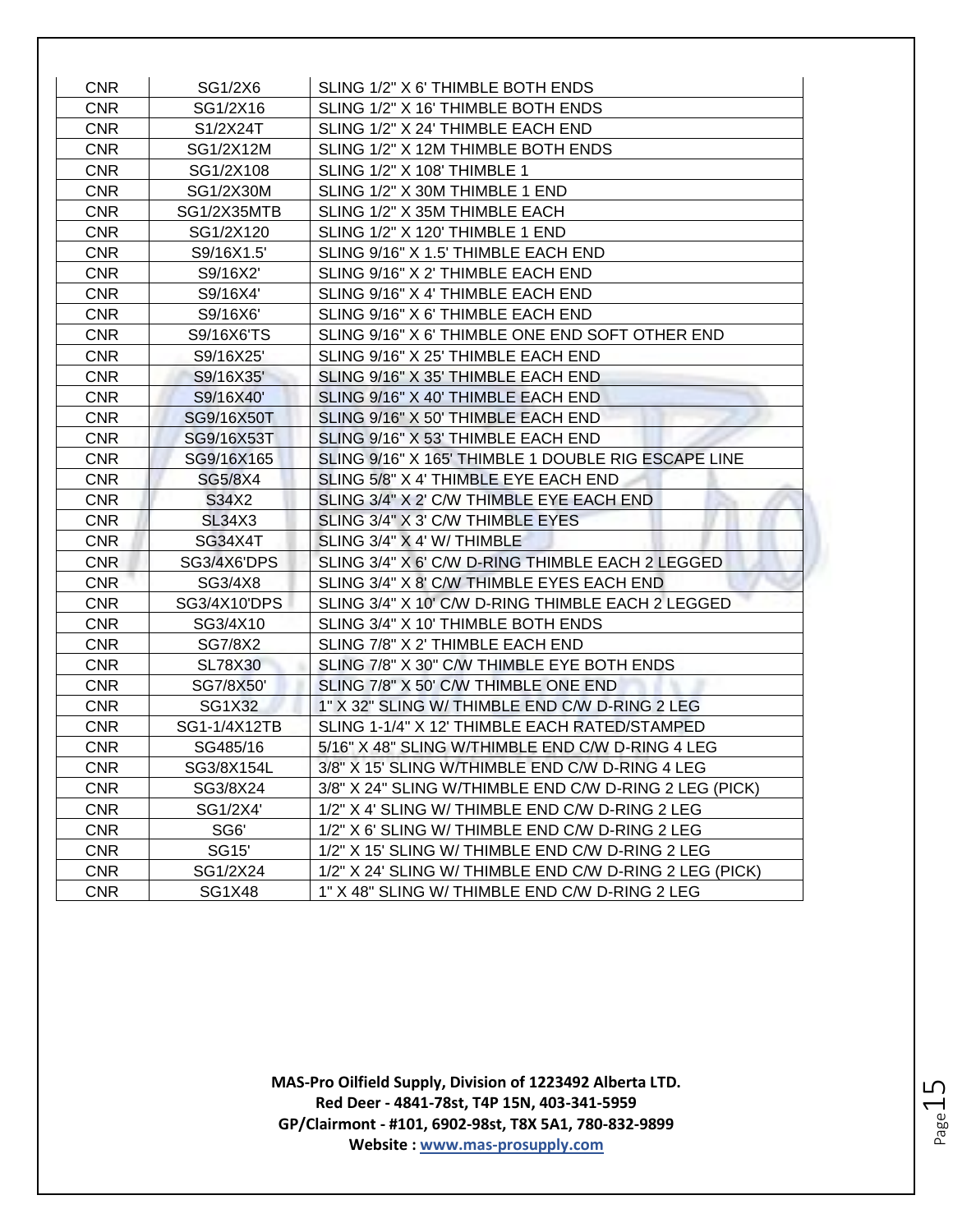#### **SLINGS TWISTED EYE**

| Line Abbrev | <b>Part Number</b> | <b>MAS-Pro Oilfield Supply DESCRIPTION</b> |
|-------------|--------------------|--------------------------------------------|
|             | $27 -$             |                                            |
| <b>CNR</b>  | EE29023T4POLY      | SLING 2" X 3' TWISTED EYE                  |
|             | 78-                |                                            |
| <b>CNR</b>  | EE29024TFPOLY      | SLING 2" X 4' TWISTED EYE                  |
|             | 78-                |                                            |
| <b>CNR</b>  | EE29026T4POLY      | SLING 2" X 6' TWISTED EYE                  |
|             | 78-                |                                            |
| <b>CNR</b>  | EE29028T4POLY      | SLING 2" X 8' TWISTED EYE                  |
|             | 78-                |                                            |
| <b>CNR</b>  | EE290210T4POLY     | SLING 2" X 10' TWISTED EYE                 |
|             | 78-                |                                            |
| <b>CNR</b>  | EE290212T4POLY     | SLING 2" X 12' TWISTED EYE                 |
|             | 78-                |                                            |
| <b>CNR</b>  | EE290214T4POLY     | SLING 2" X 14' TWISTED EYE                 |

#### **SPECIALITY SLINGS**

| Line Abbrev | <b>Part Number</b> | <b>MAS-Pro Oilfield Supply DESCRIPTION</b>          |
|-------------|--------------------|-----------------------------------------------------|
| <b>CNR</b>  | CAS <sub>6</sub>   | <b>CABLE ANCHOR SLING 6'</b>                        |
| <b>CNR</b>  | <b>DCS1000I</b>    | <b>DRUM SLING</b>                                   |
| <b>CNR</b>  | S1/4X6'CABLE       | SLING 1/4" X 6' RING ONE END CLAMP OTHER END        |
|             |                    | SLING 5/16" X 10' W/ SAFTEY HOOK EA END W/ 8 SAFETY |
| <b>CNR</b>  | SG5/16X10WH        | <b>HOOK</b>                                         |
| CNR         | SG3/4X2.2MT        | SLING 3/4" X 2.2M TESTED                            |
| <b>CNR</b>  | SG3/4X12'DPS       | SLING 3/4" X 12' 2 LEGGED C/W PULL TEST             |
| <b>CNR</b>  | TS60025E           | TOW SLING #TS60025E                                 |

#### **SNATCH BLOCK**

| Line Abbrev | <b>Part Number</b> | <b>MAS-Pro Oilfield Supply DESCRIPTION</b>            |
|-------------|--------------------|-------------------------------------------------------|
| <b>CNR</b>  | 39B109064          | SNATCH BLOCK 1/2" 4T CLEVIS STYLE                     |
| <b>CNR</b>  | 39B108065          | SNATCH BLOCK 1/2" 4T HOOK STYLE                       |
| <b>CNR</b>  | 39-B109126         | SNATCH BLOCK 3/4" 8T CLEVIS STYLE                     |
| <b>CNR</b>  | SBS4T              | SNATCH BLOCK/SHEAVE $3/8"$ - $1/2"$ LINE 4-1/2" 4TON  |
| CNR         | SBS4TLK            | SNATCH BLOCK/SHEAVE 3/8" -1/2" LINE 4-1/2" 4TON LATCH |

#### **SPRING LATCH / HOOK /PIN**

| Line Abbrev | <b>Part Number</b> | <b>MAS-Pro Oilfield Supply DESCRIPTION</b> |
|-------------|--------------------|--------------------------------------------|
| <b>CNR</b>  | SL <sub>1/2</sub>  | SPRING LATCH 1/2" #B2575                   |
| <b>CNR</b>  | <b>SLSC</b>        | SPRING LOADED 3 SWIVEL CASTER              |
| <b>CNR</b>  | SLP3/8             | SPRING LOCKING PIN 3/8" #JIM9535           |
| <b>CNR</b>  | SH3/16             | SPRING HOOK 3/16" #2450-3/16               |
| <b>CNR</b>  | <b>SH1/4</b>       | SPRING HOOK 1/4" #2450-1/4                 |
| <b>CNR</b>  | SH5/16             | SPRING HOOK 5/16" #2450-5/16               |
| <b>CNR</b>  | <b>SH3/8</b>       | SPRING HOOK 3/8" #2450-3/8                 |
| <b>CNR</b>  | SH1/2              | SPRING HOOK 1/2" #2450-1/2                 |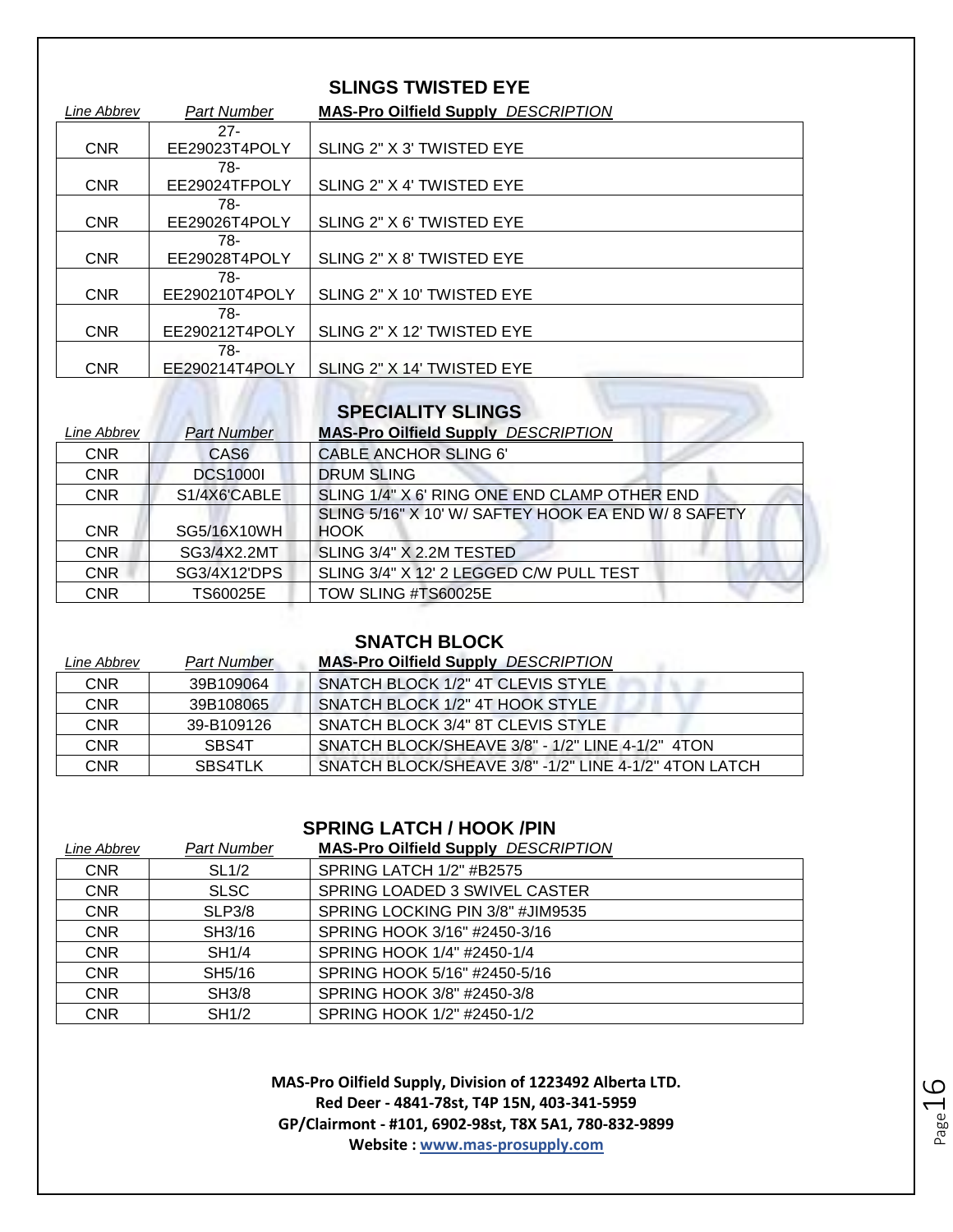| <b>TAG LINE</b> |                    |                                                   |
|-----------------|--------------------|---------------------------------------------------|
| Line Abbrev     | <b>Part Number</b> | <b>MAS-Pro Oilfield Supply DESCRIPTION</b>        |
| <b>CNR</b>      | <b>TL5/873LC</b>   | TAG LINE 5/8" X 70' C/W LARGE CARABINER INSTALLED |
| <b>CNR</b>      | <b>TL1/215LC</b>   | TAG LINE 1/2" X 15' C/W LARGE CARABINER INSTALLED |
| <b>CNR</b>      | <b>TL1/230LC</b>   | TAG LINE 1/2" X 30' C/W LARGE CARABINER INSTALLED |
| <b>CNR</b>      | <b>TL1/250LC</b>   | TAG LINE 1/2" X 50' C/W LARGE CARABINER INSTALLED |
| <b>CNR</b>      | TL8MM              | TAG LINE 8MM X 100' C/W BAG                       |

#### **THIMBLE**

*Line Abbrev Part Number* **MAS-Pro Oilfield Supply** *DESCRIPTION*

| LIIIG ANNIGV | an numbo             | <b>MAY THEIR SUPPLY</b><br><b>ULUUITII IIUI</b> |
|--------------|----------------------|-------------------------------------------------|
| <b>CNR</b>   | <b>THIM3/16</b>      | THIMBLE 3/16"                                   |
| <b>CNR</b>   | THIM1/4              | THIMBLE 1/4"                                    |
| <b>CNR</b>   | THIM3/8              | THIMBLE 3/8"                                    |
| <b>CNR</b>   | THIM <sub>1</sub> /2 | THIMBLE 1/2"                                    |
| <b>CNR</b>   | <b>THIM9/16</b>      | THIMBLE 9/16"                                   |
| CNR          | THIM58               | THIMBLE 5/8"                                    |

#### **TIRE CHAINS SINGLE**

| Line Abbrev | <b>Part Number</b> | <b>MAS-Pro Oilfield Supply DESCRIPTION</b>         |
|-------------|--------------------|----------------------------------------------------|
| <b>CNR</b>  | 80-S344HDQC        | TIRE CHAIN 11 R24.5 SINGLE                         |
| <b>CNR</b>  | TC11R24.5S8MM      | TIRE CHAINS 11R 24.5 8MM SINGLES(PAIR)SUPER SINGLE |
| <b>CNR</b>  | TC255/70/22.5S     | TIRE CHAINS 255/70R 22.5 SINGLES                   |
| <b>CNR</b>  | TC11R24.5S         | TIRE CHAINS 11R 24.5 SINGLES(PAIR)                 |
| <b>CNR</b>  | TC11R24.56S        | TIRE CHAINS 11R 24.56 SINGLES(PAIR)                |
| <b>CNR</b>  | TCS285X55R20       | TIRE CHAINS SINGLE 285X55 R20                      |
| <b>CNR</b>  | 80-S372-2          | TIRE CHAIN 385/65R22.5 SINGLE STEERING             |
| <b>CNR</b>  | 80-S377-2          | TIRE CHAIN 425/65R22.5 SINGLE STEERING             |
| <b>CNR</b>  | 80-S377-2          | TIRE CHAIN 425/65R22.5 SINGLE STEERING             |
| <b>CNR</b>  | 80-S382-2          | TIRE CHAIN 445/65R22.5 SINGLE STEERING             |
| <b>CNR</b>  | <b>TC12R22.5S</b>  | TIRE CHAINS 12R 22.5 SINGLE                        |
|             |                    |                                                    |

## **TIRE CHAINS DOUBLE**

| ∟ine Abbrev | <b>Part Number</b> | <b>MAS-Pro Oilfield Supply DESCRIPTION</b> |
|-------------|--------------------|--------------------------------------------|
| CNR         | TC11R24.5D         | TIRE CHAINS 11R 24.5 DOUBLES               |

#### **TIRE CHAINS TRIPLE**

| Line Abbrev | <b>Part Number</b> | <b>MAS-Pro Oilfield Supply DESCRIPTION</b>         |
|-------------|--------------------|----------------------------------------------------|
| <b>CNR</b>  | TC11R22.5          | TIRE CHAINS 11R 22.5 TRIPLES                       |
| <b>CNR</b>  | 80-S743HDQC        | TIRE CHAIN 11 R22.5 TRPL W/ CAMS (1/2PR)           |
| <b>CNR</b>  | 31-TYC743HDN       | TIRE CHAIN 11 R22.5 TRPL W/ CAMS (1/2PR) TRYGG     |
| <b>CNR</b>  | 80-S744HDQC        | TIRE CHAIN 11 R24.5 TRPL W/ CAMS (1/2PR)           |
| <b>CNR</b>  | TC11R24.5          | TIRE CHAINS 11R 24.5 TRIPLES (HALF PAIR)           |
| <b>CNR</b>  | 31-TYC744HDN       | TIRE CHAIN 11 R24.5 TRPL W/ CAMS (1/2PR) TRYGG     |
| <b>CNR</b>  | TC11R24.57MM       | TIRE CHAINS 11R 24.5 7MM TRIPLES (HALF PAIR) TRYGG |
| <b>CNR</b>  | 31-TYC356HD        | TIRE CHAIN 12 R24.5 TRPL W/ CAMS (1/2PR) TRYGG     |
| <b>CNR</b>  | TC12R22.5          | TIRE CHAINS 12R 22.5 TRIPLES                       |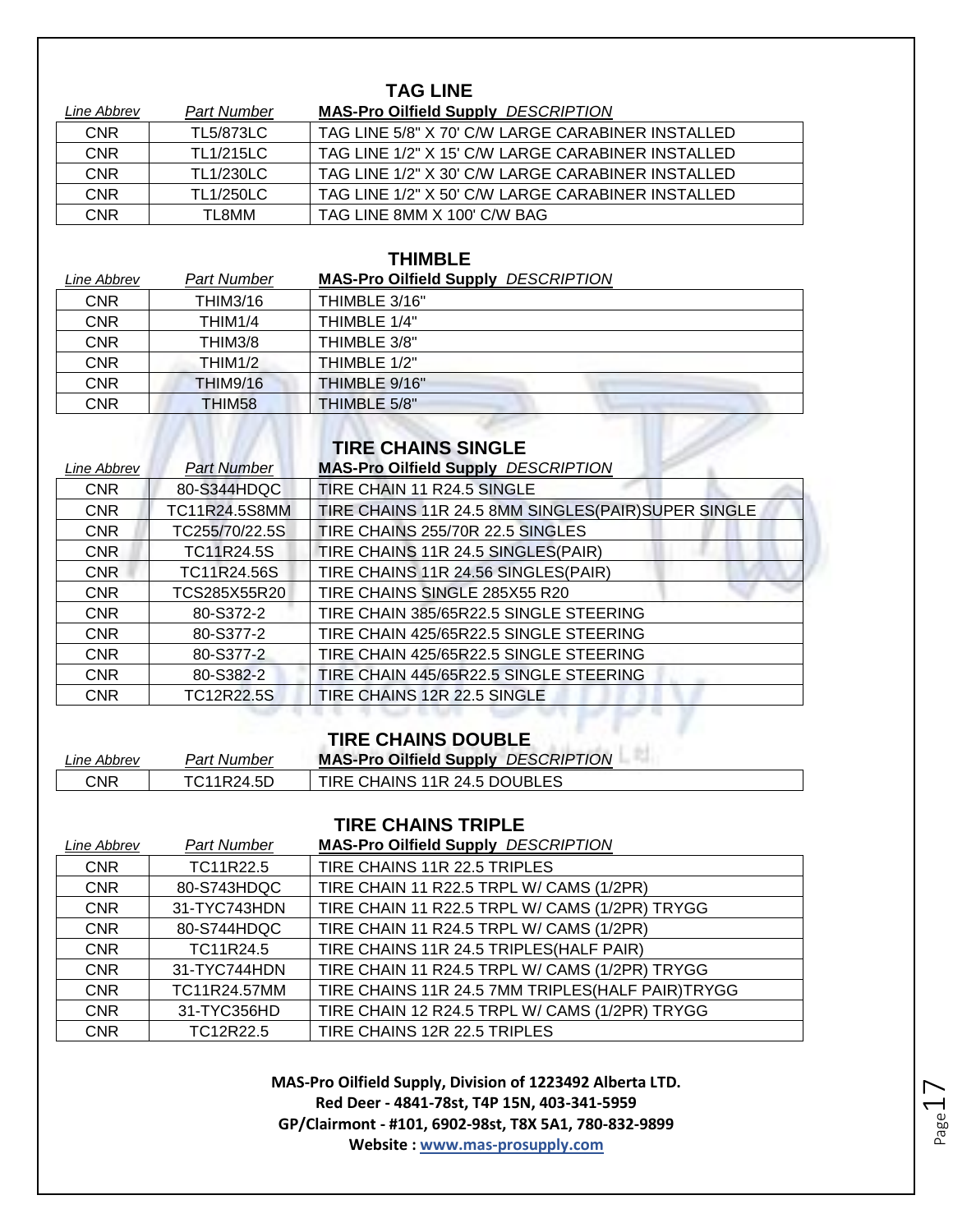#### **TIRE CHAINS ASSORTED**

| Line Abbrev | <b>Part Number</b> | <b>MAS-Pro Oilfield Supply DESCRIPTION</b> |
|-------------|--------------------|--------------------------------------------|
| <b>CNR</b>  | TC13.00-24         | <b>TIRE CHAIN 13.00-24(PAIR)</b>           |
| <b>CNR</b>  | TC225/70R19.5      | TIRE CHAIN 225/70R19.5(PAIR)               |
| <b>CNR</b>  | TC275/70/18        | <b>TIRE CHAIN 275/70/18(PAIR)</b>          |
| <b>CNR</b>  | <b>TC275</b>       | TIRE CHAIN 275/70/22.5(PAIR)               |
| <b>CNR</b>  | TC385/65/22.5      | TIRE CHAIN 385/65 22.5                     |
| <b>CNR</b>  | TC425/65/22.5      | TIRE CHAIN 425/65 22.5                     |
| <b>CNR</b>  | <b>TC445</b>       | TIRE CHAIN 445/65 22.5                     |
| CNR         | <b>TCBL</b>        | TIRE CHAIN BITCH LINK                      |
| <b>CNR</b>  | <b>TCB</b>         | TIRE CHAIN BOOMERS W/ LINK #331040         |
| <b>CNR</b>  | 350109             | TIRE CHAIN BUNGEES (SPIDER) PR             |
| CNR         | 68012              | TIRE CHAIN C HOOK HD                       |
| <b>CNR</b>  | <b>TCCT</b>        | TIRE CHAIN CAM TIGHTNER(HALF MOON) #T2480  |
| <b>CNR</b>  | <b>TCCL</b>        | TIRE CHAIN CENTRE LINK #68015 (C HOOK)     |
| <b>CNR</b>  | <b>TCC</b>         | TIRE CHAIN CONNECTOR #333230               |
| <b>CNR</b>  | 80-PK6923HD        | TIRE CHAIN PARTS KIT 11 R24.5 TRIPLE       |
| CNR         | <b>TCRACK</b>      | <b>TIRE CHAIN RACK</b>                     |
| CNR         | TCR <sub>12</sub>  | <b>TIRE CHAIN RAILS 12</b>                 |
| <b>CNR</b>  | <b>TCRPK</b>       | TIRE CHAIN REPAIR KIT                      |
| <b>CNR</b>  | <b>TCTO</b>        | TIRE CHAIN TENSIONER(ORANGE)#33-SPID       |
| <b>CNR</b>  | TC10-16.5          | TIRE CHAINS 10-16.5 NHS                    |
| <b>CNR</b>  | TCT20.8X38         | TIRE CHAINS FOR TRACTOR 20.8X38            |

#### **TIRE CHAIN CROSS LINK**

| Line Abbrev | Part Number      | <b>MAS-Pro Oilfield Supply DESCRIPTION</b>  |
|-------------|------------------|---------------------------------------------|
| <b>CNR</b>  | TCL11R24.5       | TIRE CHAIN CROSS LINK (11R 24.5 5/16 STUDS) |
| <b>CNR</b>  | TCL              | TIRE CHAIN CROSS LINK (12R 22.5 5/16 STUDS) |
| CNR         | <b>TCL11R385</b> | TIRE CHAIN CROSS LINK (385/65/R22.5 5/16 ST |
|             |                  |                                             |

## **TOW ROPE**

| Line Abbrev | Part Number | <b>MAS-Pro Oilfield Supply DESCRIPTION</b> |
|-------------|-------------|--------------------------------------------|
| CNR         | TR3X30      | TOW ROPE 3" X 30"                          |
| CNR         | TR6X30      | TOW ROPE 6" X 30"                          |

| <b>TOW STRAP</b> |             |                                            |  |
|------------------|-------------|--------------------------------------------|--|
| Line Abbrev      | Part Number | <b>MAS-Pro Oilfield Supply DESCRIPTION</b> |  |
| <b>CNR</b>       | TS3         | TOW STRAP 3" X 20' #59700 27000LBS         |  |
| <b>CNR</b>       | TS4         | TOW STRAP 4" X 40"                         |  |
| <b>CNR</b>       | TS6X20      | TOW STRAP 6" X 20"                         |  |
| <b>CNR</b>       | TS6         | TOW STRAP 6" X 30"                         |  |
| <b>CNR</b>       | TS-800-20-E | TOW STRAP 8" X 20"                         |  |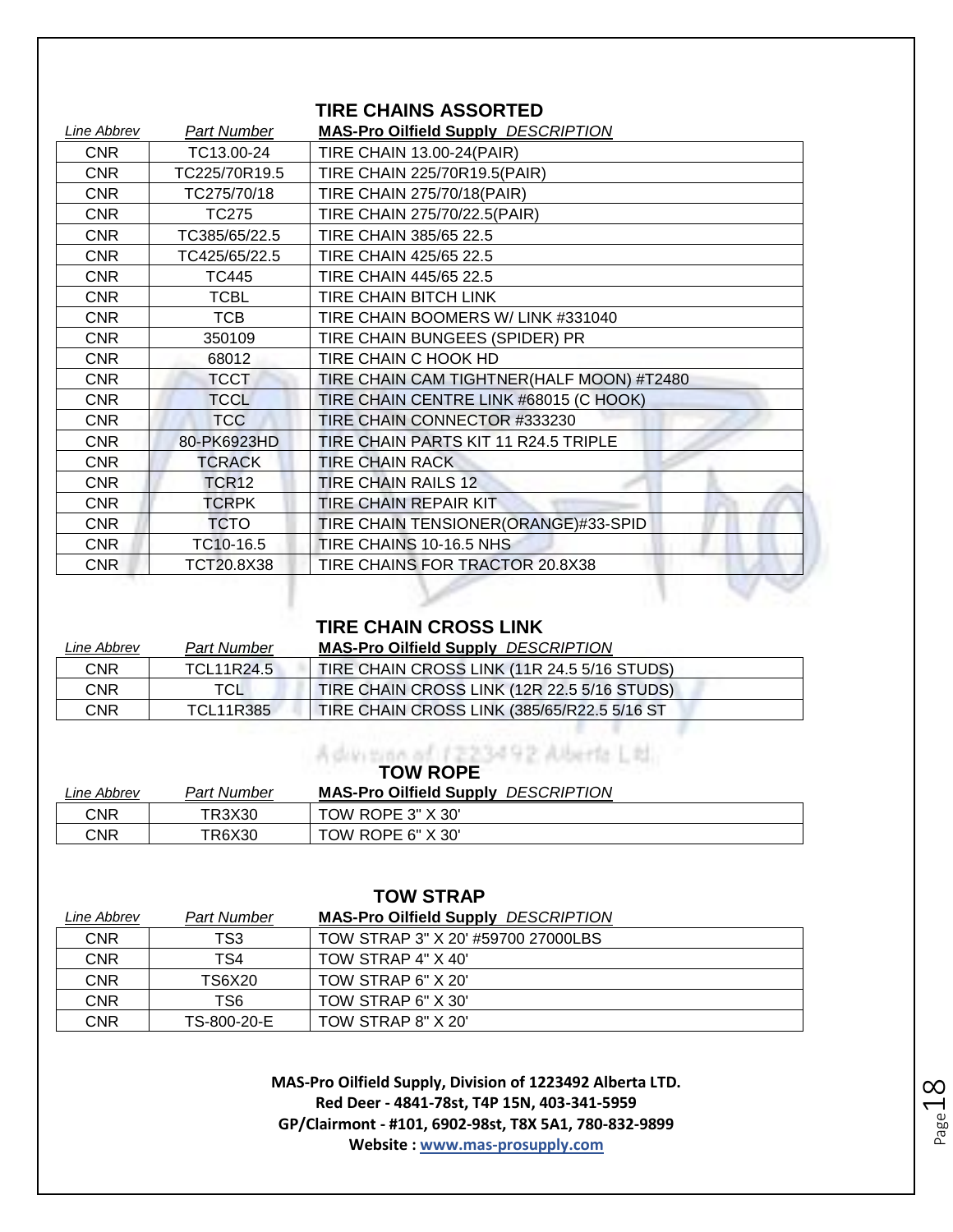| I UNIV DUWNLE |                    |                                            |
|---------------|--------------------|--------------------------------------------|
| Line Abbrev   | <b>Part Number</b> | <b>MAS-Pro Oilfield Supply DESCRIPTION</b> |
| <b>CNR</b>    | TB1/4X12           | TURN BUCKLE 1/4" X12" #66840               |
| <b>CNR</b>    | TB3/8X6            | TURN BUCKLES 3/8" X 6"                     |
| <b>CNR</b>    | TB3/8X13           | TURN BUCKLE 3/8" X 13"#66842               |
| <b>CNR</b>    | TB1/2X13           | TURN BUCKLE 1/2" X 13" #66843              |
| <b>CNR</b>    | TB1/2X16           | TURN BUCKLE 1/2" X 16" #66844              |
| <b>CNR</b>    | TB3/4X6            | TURN BUCKLE 3/4" X 6" #66849               |
| <b>CNR</b>    | TB3/4X9            | TURN BUCKLE 3/4" X 9" #66850               |
| <b>CNR</b>    | TB3/4X12           | TURN BUCKLE 3/4" X 12" #66851              |
| <b>CNR</b>    | TB78X18            | TURN BUCKLE 7/8" X 18" JXJ                 |
| <b>CNR</b>    | TB1 X6             | TURN BUCKLE 1" X 6"                        |
| <b>CNR</b>    | <b>TB1 X12</b>     | TURN BUCKLE 1" X 12" #10328581             |
| <b>CNR</b>    | <b>TB1 X24</b>     | TURN BUCKLE 1" X 24" #10328581             |
| <b>CNR</b>    | TB1-1/2X24         | TURN BUCKLE 1-1/2" X 24"                   |

**TURN BUCKLE** 

|             |                    | <b>TURN BUCKLE PIN</b>                     |  |
|-------------|--------------------|--------------------------------------------|--|
| Line Abbrev | <b>Part Number</b> | <b>MAS-Pro Oilfield Supply DESCRIPTION</b> |  |
| <b>CNR</b>  | <b>TBP7/8</b>      | TURN BUCKLE PIN 7/8"                       |  |
| <b>CNR</b>  | 1097761            | TURN BUCKLE PIN 1"                         |  |
| CNR         | TBP1-1/4           | TURN BUCKLE PIN 1-1/4"                     |  |

#### **WINCH BALL / HOOK / WEDGE /WEIGHT**

| Line Abbrev | <b>Part Number</b> | <b>MAS-Pro Oilfield Supply DESCRIPTION</b> |
|-------------|--------------------|--------------------------------------------|
| <b>CNR</b>  | <b>WB1/2</b>       | WINCH BALL 1/2"                            |
| <b>CNR</b>  | WB9/16             | WINCH BALL 9/16"                           |
| <b>CNR</b>  | <b>WLH9/32</b>     | WINCH LINE HOOK 10-8-2 9/32"               |
| <b>CNR</b>  | WLL                | WINCH LINE LUBE AEROSOL                    |
| <b>CNR</b>  | WI W               | WINCH LINE WEDGE                           |
| <b>CNR</b>  | WW5C               | WINCH WEIGHT 5#CUSTOM                      |

#### **WINCH LINE 3/16" & 1/4"**

| Line Abbrev | Part Number  | <b>MAS-Pro Oilfield Supply DESCRIPTION</b>           |
|-------------|--------------|------------------------------------------------------|
| <b>CNR</b>  | WL3/16G      | WINCH LINE 3/16" GALVANISED                          |
| <b>CNR</b>  | WL1/4        | WINCH LINE 1/4"                                      |
| <b>CNR</b>  | WL1/4G       | WINCH LINE 1/4" GALVANISED                           |
| <b>CNR</b>  | WLS5K1/4X140 | WINCH LINE 1/4" X 140' C/W THIMBLE 1 END & 10-8-2 WI |
| CNR         | WLH1/4       | WINCH LINE HOOK 1/4"                                 |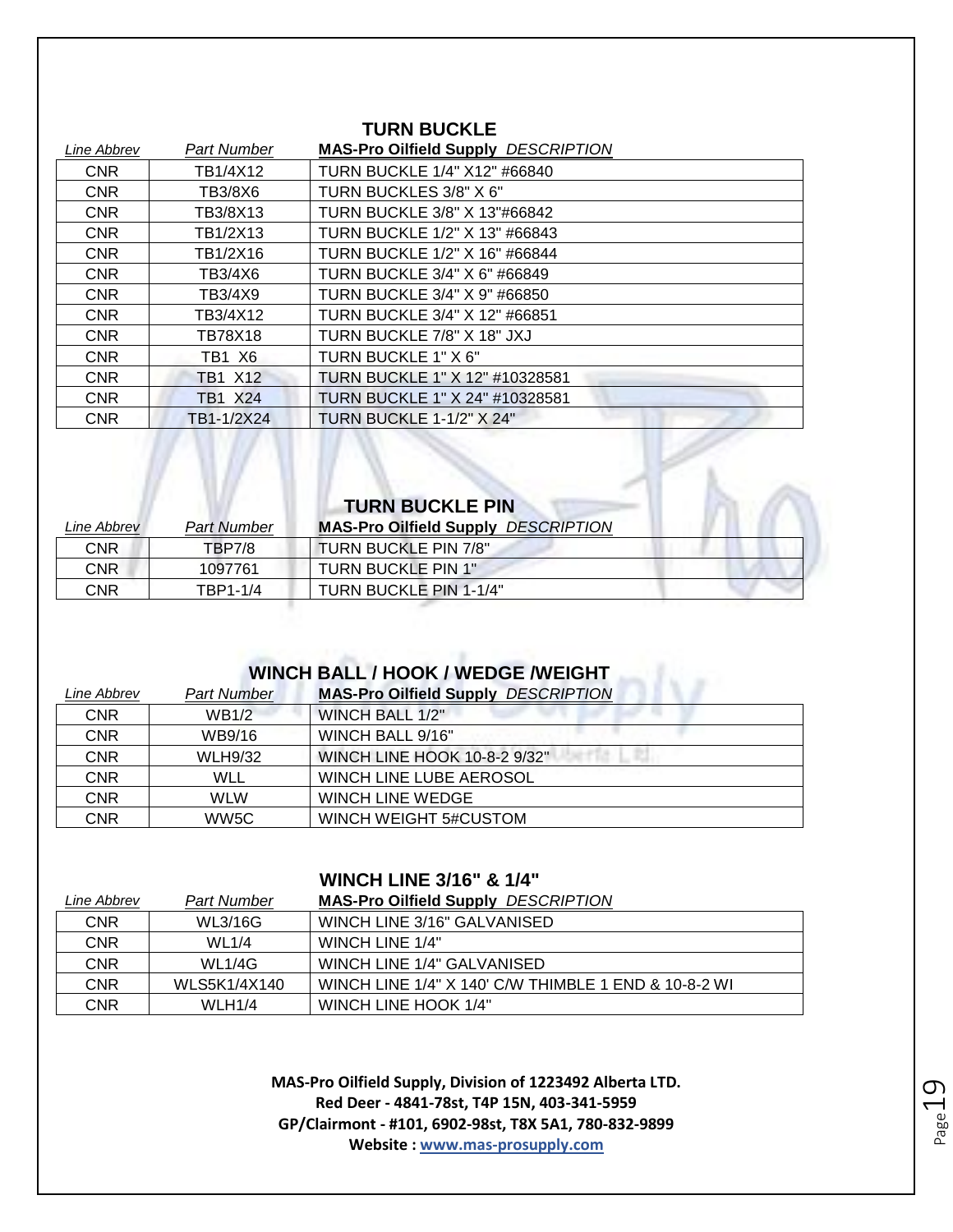#### **WINCH LINE 5/16"**

| Line Abbrev | Part Number    | <b>MAS-Pro Oilfield Supply DESCRIPTION</b>            |
|-------------|----------------|-------------------------------------------------------|
| <b>CNR</b>  | WL5/16         | WINCH LINE 5/16"                                      |
| <b>CNR</b>  | <b>WL5/16G</b> | WINCH LINE 5/16" GALVANISED                           |
| <b>CNR</b>  | WLS5K5/16X140  | WINCH LINE 5/16" X 140' C/W THIMBLE 1 END & 10-8-2 WI |
| <b>CNR</b>  | WLS5K5/16X150  | WINCH LINE 5/16" X 150' C/W THIMBLE 1 END & 10-8-2 WI |
| <b>CNR</b>  | WLS5K5/16X160  | WINCH LINE 5/16" X 160' C/W THIMBLE 1 END & 10-8-2 WI |
| <b>CNR</b>  | WLS5K5/16X175  | WINCH LINE 5/16" X 175' C/W THIMBLE 1 END & 10-8-2 WI |

## **WINCH LINE 3/8"**

| Line Abbrev | Part Number        | <b>MAS-Pro Oilfield Supply DESCRIPTION</b>         |
|-------------|--------------------|----------------------------------------------------|
| <b>CNR</b>  | <b>WL3/8</b>       | <b>WINCH LINE 3/8"</b>                             |
| <b>CNR</b>  | WL3/8GL            | <b>WINCH LINE 3/8" GALVANISED</b>                  |
| <b>CNR</b>  | WLS5K3/8X100       | WINCH LINE 3/8" X 100' C/W HOOK                    |
| <b>CNR</b>  | WLS5K3/8X125       | WINCH LINE 3/8" X 125' C/W HOOK                    |
| <b>CNR</b>  | WLS5K3/8X130       | WINCH LINE 3/8" X 130' C/W HOOK                    |
| <b>CNR</b>  | WLS5K3/8X160       | WINCH LINE 3/8" X 160' C/W HOOK                    |
| <b>CNR</b>  | WLS5K3/8X175       | WINCH LINE 3/8" X 175' C/W HOOK                    |
| <b>CNR</b>  | WL3/8X180          | WINCH LINE 3/8" X 180' C/C THIMBLE EYE ONE END     |
| <b>CNR</b>  | WLS5K3/8X200       | WINCH LINE 3/8" X 200' C/W HOOK (SNUBBING 5K)      |
| <b>CNR</b>  | WL3/8X200          | WINCH LINE 3/8" X 200' W/ ONE END THIMBLE          |
| <b>CNR</b>  | WL3/8X250          | WINCH LINE 3/8" X 250 'W/ ONE END THIMBLE          |
| <b>CNR</b>  | WL3/8X30           | WINCH LINE 3/8" X 30' W/ONE END THIMBLE            |
| <b>CNR</b>  | WL3/8X60           | WINCH LINE 3/8" X 60' C/W 10-8-2 HOOK              |
| <b>CNR</b>  | <b>WLS5K3/8X75</b> | WINCH LINE 3/8" X 75' C/W 10-8-2 HOOK(SNUBBING 3K) |
| <b>CNR</b>  | <b>WLH</b>         | WINCH LINE HOOK 3/8" #10-8-2                       |
| <b>CNR</b>  | 1004322            | WINCH LINE HOOK 3/8" OEM CROSBY #S-326A            |

#### **WINCH LINE 7/16"**

| Line Abbrev | <b>Part Number</b> | <b>MAS-Pro Oilfield Supply DESCRIPTION</b>            |
|-------------|--------------------|-------------------------------------------------------|
| <b>CNR</b>  | WLS5K7/16X175      | WINCH LINE 7/16" X 175' C/W THIMBLE 1 END & 10-8-2 WI |
| <b>CNR</b>  | WL7/16X180         | WINCH LINE 7/16" X 180' C/C THIMBLE EYE ONE END       |
| <b>CNR</b>  | WL7/16X280         | WINCH LINE 7/16" X 280' C/W THIMBLE EYE 1 END         |
| <b>CNR</b>  | WLS5K7/16X30       | WINCH LINE 7/16" X 30' C/W THIMBLE 1 END(COIL UNIT)   |
| <b>CNR</b>  | WL7/16X75          | <b>WINCH LINE 7/16" X 75'</b>                         |
| <b>CNR</b>  | WLS5K7/16X80       | WINCH LINE 7/16" X 80' C/W THIMBLE 1 END & 10-8-2 WI  |

Page20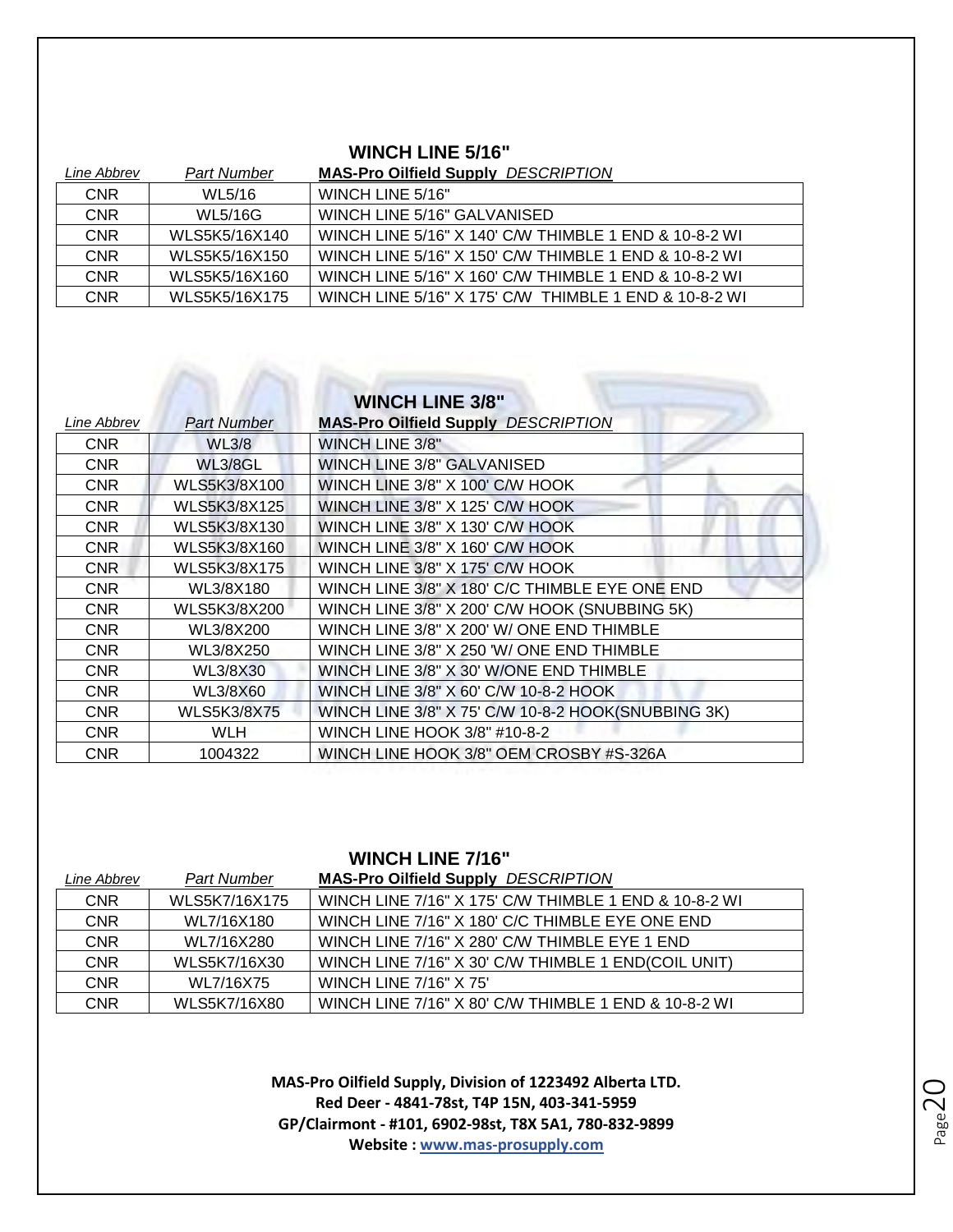#### **WINCH LINE 1/2"**

| Line Abbrev | Part Number        | <b>MAS-Pro Oilfield Supply DESCRIPTION</b>           |
|-------------|--------------------|------------------------------------------------------|
| <b>CNR</b>  | <b>WL1/2</b>       | WINCH LINE 1/2"                                      |
| <b>CNR</b>  | WLS5K1/2X130       | WINCH LINE 1/2" X 130 'C/W THIMBLE 1 END & 10-8-2 WI |
| <b>CNR</b>  | WLS5K1/2X200       | WINCH LINE 1/2" X 200' C/W THIMBLE 1 END             |
| <b>CNR</b>  | WLS5K1/2X220       | WINCH LINE 1/2" X 220' C/W THIMBLE 1 END(FOR A SINGL |
| <b>CNR</b>  | WLS5K1/2X240       | WINCH LINE 1/2" X 240' C/W THIMBLE 1 END             |
| <b>CNR</b>  | WLS5K1/2X250       | WINCH LINE 1/2" X 250' C/W THIMBLE 1 END             |
| <b>CNR</b>  | WLS5K1/2X270       | WINCH LINE 1/2" X 270' C/W THIMBLE 1 END             |
| <b>CNR</b>  | WLS5K1/2X280       | WINCH LINE 1/2" X 280' C/W THIMBLE 1 END             |
| <b>CNR</b>  | WLS5K1/2X300       | WINCH LINE 1/2" X 300' C/W THIMBLE 1 END             |
| <b>CNR</b>  | WLS5K1/2X40        | WINCH LINE 1/2" X 40' C/W THIMBLE 1 END & 10-8-2 WI  |
| <b>CNR</b>  | <b>WLS5K1/2X50</b> | WINCH LINE 1/2" X 50' C/W THIMBLE 1 END & 10-8-2 WI  |

### **WINCH LINE 9/16"**

| Line Abbrev | Part Number   | <b>MAS-Pro Oilfield Supply DESCRIPTION</b> |
|-------------|---------------|--------------------------------------------|
| CNR         | WLS5K9/16X250 | WINCH LINE 9/16" X 250' C/W THIMBLE 1 END  |
| CNR         | WLS5K9/16X260 | WINCH LINE 9/16" X 260' C/W THIMBLE 1 END  |

#### **WINCH LINE 3/4"**

| Line Abbrev | Part Number      | <b>MAS-Pro Oilfield Supply DESCRIPTION</b>       |
|-------------|------------------|--------------------------------------------------|
| CNR         | <b>WL3/475FT</b> | WINCH LINE 3/4" 75 FT                            |
| CNR         | WL3/4 X40        | WINCH LINE 3/4" X 40' C/C THIMBLE EYE ONE END    |
| CNR         | <b>WL3/4X20M</b> | WINCH LINE FOR PUMP TRUCK 3/4" X 20M THIMBLE EYE |
|             |                  |                                                  |
|             |                  |                                                  |

#### A division of 1223492 Alberta Ltd. **WINCH LINE 7/8"**

| Line Abbrev | <b>Part Number</b> | *****************<br><b>MAS-Pro Oilfield Supply DESCRIPTION</b> |
|-------------|--------------------|-----------------------------------------------------------------|
| CNR         | <b>WL7/8X22M</b>   | WINCH LINE 7/8" X 22M C/W THIMBLE 1 END                         |
| CNR         | <b>WL7/8X25M</b>   | WINCH LINE 7/8" X 25M C/W THIMBLE 1 END AND HOOK C/             |

| <b>YARDING BLOCK</b> |             |                                            |
|----------------------|-------------|--------------------------------------------|
| Line Abbrev          | Part Number | <b>MAS-Pro Oilfield Supply DESCRIPTION</b> |
| <b>PTA</b>           | TM0552      | YARDING BLOCK SINGLE SHEAVE                |
| <b>PTA</b>           | TM0558      | YARDING BLOCK SINGLE SHEAVE                |
| <b>PTA</b>           | TM0550      | YARDING BLOCK SINGLE SHEAVE                |
| <b>PTA</b>           | TM0554      | YARDING BLOCK SINGLE SHEAVE                |
| <b>PTA</b>           | TM0556      | YARDING BLOCK SINGLE SHEAVE                |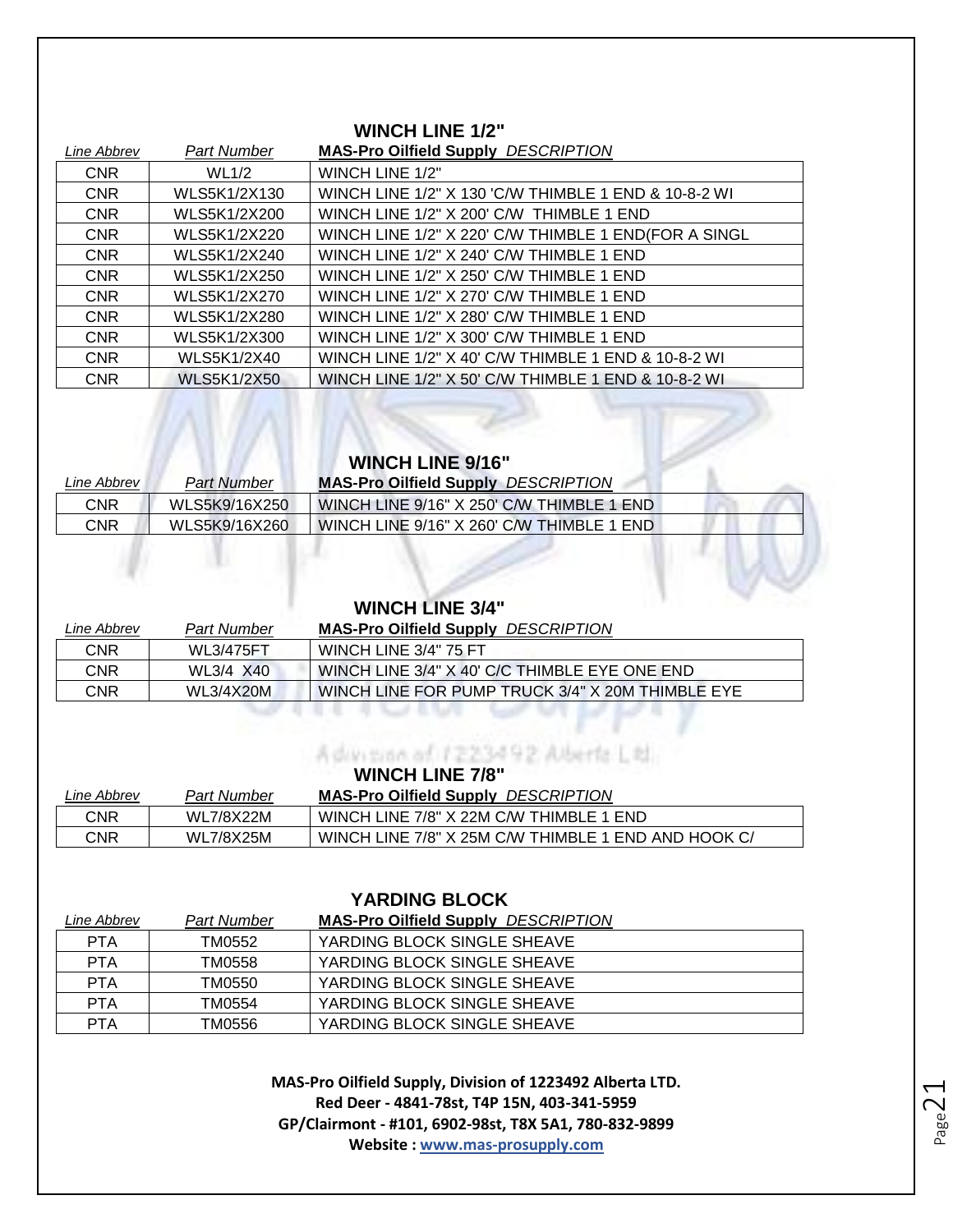#### **SPECIALITY CHAIN & RIGGING**

| Line Abbrev | <b>Part Number</b>  | <b>MAS-Pro Oilfield Supply DESCRIPTION</b>            |
|-------------|---------------------|-------------------------------------------------------|
| MTL         | SCI4                | SHEAVE CAST IRON 4"                                   |
| <b>CNR</b>  | 1/4 WMHL            | 1/4" WIDE MOUTH HOOK C/W LOCKING LATCH #802610        |
| <b>TRK</b>  | CCL100-2            | 100-2 CONNECTOR LINK CHAIN                            |
| <b>CNR</b>  | 3/4X25'H            | 3/4" X 25' ROPE C/W CARIBINER ONE END                 |
| <b>CNR</b>  | SG3/4X48            | 3/4" X 48" SLING W/THIMBLE END C/W D-RING 3 LEG       |
| <b>CNR</b>  | 3/8HLK              | 3/8" HOOK LATCH KIT                                   |
| <b>CNR</b>  | K3/8NFPA            | 3/8" NFPA 1/2" STATIC KERNMANTLE (INSIDE NUMBER)      |
| <b>CNR</b>  | K3/8SNFPA           | 3/8" STATIC KERNMANTLE TAGLINE (INSIDE NUMBER 1 R)    |
| <b>CNR</b>  | 3/8 WMH             | 3/8" WIDE MOUTH HOOK C/W LATCH YM10-8STM #8043F10     |
| <b>CNR</b>  | CS58134             | 5/8" X 1-3/4" CAP SCREWS                              |
| <b>CNR</b>  | CHC5/8              | 5/8" X 15' C/W 8 EYE ONE BREAKOUT CABLE F/ CATHEAD    |
| <b>CNR</b>  | SG5/8X4X6           | 5/8" X 4' (2 LEG) X 6' (1 LEG) SLING W/ THIMBLE END C |
| <b>CNR</b>  | <b>ACF1/16</b>      | ALUMINUM CABLE FERRULE                                |
| <b>CNR</b>  | <b>BS2X6</b>        | BELT SLING 2 X 6'                                     |
| <b>CNR</b>  | 0112475             | BLOCK 100T WR 1 3 X 24 SHV C/W CLEVIS MCKISSICK       |
| <b>CNR</b>  | WBF <sub>2</sub>    | BRACKET FOR F2 WINCH TYPE HOUSING                     |
| <b>CNR</b>  | CS5/8-2             | CAPSCREW 5/8" X 2" NC                                 |
| <b>CNR</b>  | CN9/16              | CLAMP NEWCO 9/16"                                     |
| <b>CNR</b>  | CS <sub>1</sub>     | <b>CLAMPS SCREW 1" BANJO</b>                          |
| <b>CNR</b>  | CD5/16X3/8          | CLEVIS DOUBLE 5/16" X 3/8"                            |
| <b>CNR</b>  | <b>DLA7/8</b>       | DEAD LINE ANCHORE 3/4" (BELL STYLE)                   |
| <b>CNR</b>  | DC#8                | DECK SCREW #8 X 2-1/2"                                |
| <b>CNR</b>  | <b>DHS-02</b>       | DITCH HITCH SYSTEM #DHSCP-02                          |
| <b>CNR</b>  | DL1X8               | D-LINK 1" X 8"                                        |
| <b>CNR</b>  | DL1/2               | D-LINK 3" X 1/2" #B38                                 |
| <b>CNR</b>  | DRCDL2000           | DRUM LIFTER CHAIN                                     |
| <b>CNR</b>  | HG1/8-1/2           | HAVEN GRIP 1/8" - 1/2" (CABLE GRIP)                   |
| <b>CNR</b>  | K3/4                | KNUCKLE 3/4"                                          |
| <b>CNR</b>  | <b>KB7311B</b>      | KOYO BEARING 7311B                                    |
| <b>CNR</b>  | PH <sub>5</sub> T   | PINTLE HOOK 5 TON THE RESIDENCE OF A STRUCK STOLEN.   |
| <b>CNR</b>  | PGCS-3              | PIPE GRAB CROSBY S-3 #2731000                         |
| <b>CNR</b>  | R <sub>2</sub> -1/2 | RECEIVER (HITCH) 2-1/2" W/ 1-1/4" SHANK #401180       |
| <b>CNR</b>  | R2BM                | RECIEVER 2" BALL MOUNT                                |
| <b>CNR</b>  | <b>RL1/4</b>        | <b>REPAIR LINK 1/4"</b>                               |
| <b>CNR</b>  | R3/4X23             | ROPE 3/4" X 23' EYE ONE END                           |
| <b>CNR</b>  | <b>SH</b>           | S HOOK (FOR TARP STRAP) #SS100                        |
| <b>CNR</b>  | <b>SLH-420</b>      | SAFETY LOCKOUT HASP #420                              |
| <b>CNR</b>  | LAG3/8X2            | SCREW LAG GALVINIZED 3/8" X 2"                        |
| <b>CNR</b>  | 04LP3417            | <b>SEGMENT HINGE BLOCK</b>                            |
| <b>CNR</b>  | <b>SPLL3885</b>     | SINGLE POINT LATCH L3885                              |
| <b>CNR</b>  | SH3/8X50            | SLIP HOSE 3/8" X 50' MALE X MALE NPT                  |
| <b>CNR</b>  | SS <sub>1</sub>     | SNAKE SKIN 1"                                         |
| <b>CNR</b>  | <b>SS7/8</b>        | SNAKE SKIN 7/8"                                       |
| <b>CNR</b>  | D66197S             | SNAP HOOK N-3033 (LP SLING HOOK)                      |